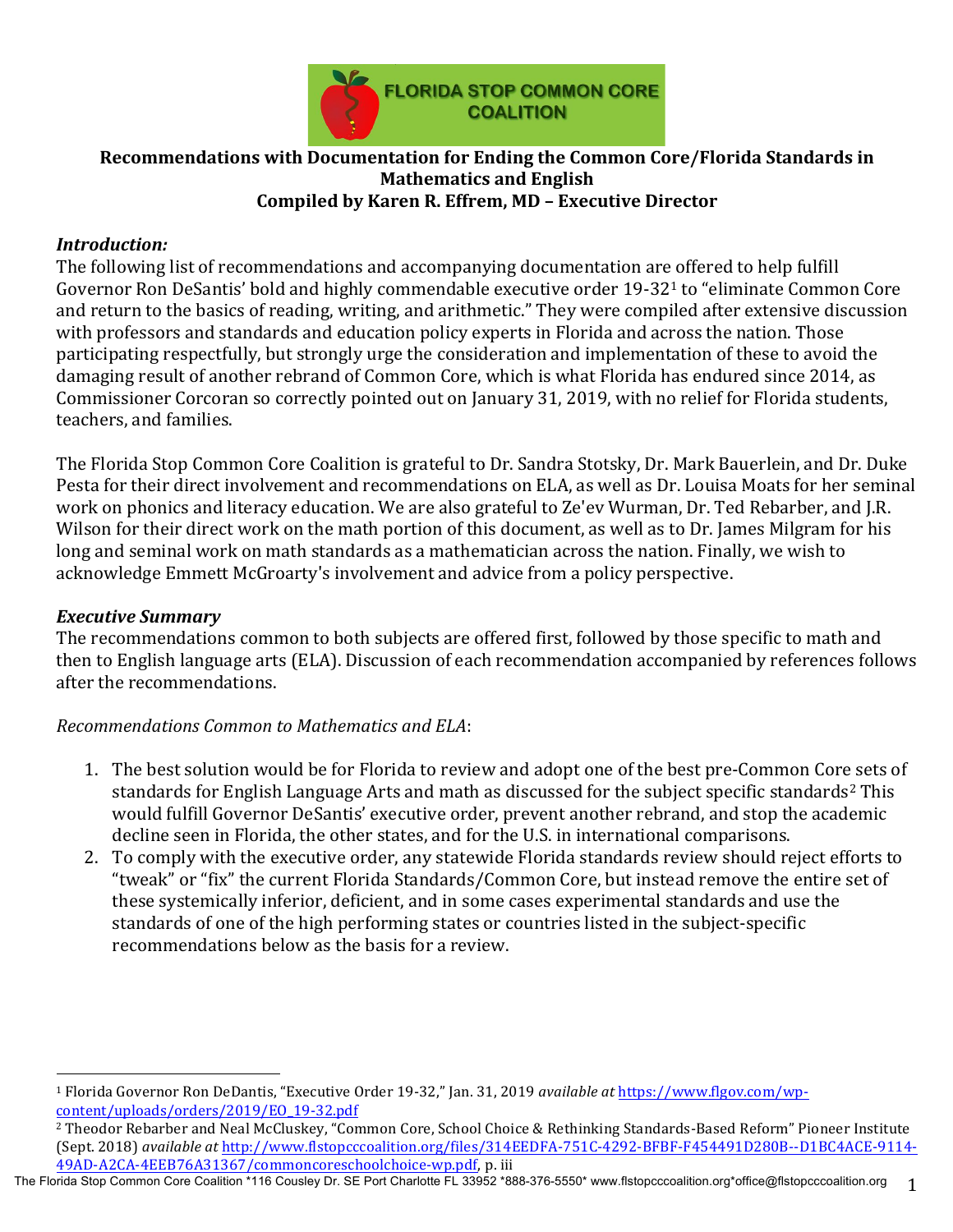- 3. The premises of the Common Core are fundamentally defective. Having the public comment on individual standards implies that the standards need to be tweaked, or adjusted, at specific passages. It will thus likely lead to a repeat of the rebranding that occurred in 2014, and is an implicit rejection of the Governor's directive to "eliminate Common Core and return to the basics of reading, writing, and arithmetic." Public comment on individual standards will not fix the systemic sequential flaws of the current math standards nor address needed content that is not present in the standards for either subject. Intentionally or not, constraining comments in this manner limits the ability of parents and other citizens to make broader points about the standards and gives the impression that public input is not really welcome.
- 4. Completely reject "social-emotional learning" or "21<sup>st</sup> Century" psychosocial skills in the standards, such as "grit/perseverance" or a "growth mindset." Both the math and the ELA standards are supposed to be and have been portrayed as rigorous academic content standards, and should focus on subject-matter academic content.<sup>3</sup> The research supporting such fuzzy standards is unreliable and some of it borders on fraudulent.
- 5. Prominently include, especially for review of the high school standards, content experts (*e.g.*, professors of mathematics, engineering, and physics as opposed to professors of mathematics education) in the subject matter standards for final review. Some of the experts reviewing the standards for younger students should have strong abilities in child development to make sure that new standards are developmentally appropriate, a glaring problem with Common Core.

## *Recommendations for the Mathematics Standards:*

- 1. Standards that could be reviewed and offered include those of high performing states prior to Common Core - California (1997),<sup>4</sup> Indiana (2006),<sup>5</sup> Minnesota (2007),<sup>6</sup> or Massachusetts (2000- $2004$ <sup>7</sup> - or countries, such as Singapore and Japan. The Washington Exemplary Math Standards<sup>8</sup> (WEMS), developed by a group of Washington math educators, parents, mathematicians, and science professionals, although not adopted by a state, could be offered as well, since they are a sterling example of high quality standards development after a consensus of the most important stakeholders in math education.
- 2. Math standards should promote the actual performance of math problems in a much higher percentage than understanding, thinking about, or communicating about mathematical concepts, especially in the earlier grades, as is done in high performing nations like Singapore and Japan and in high performing states prior to Common Core, such as Massachusetts and California.
- 3. To be of high quality, math standards must include necessary math content standards that Common Core fails to include, discussed below.

<sup>&</sup>lt;sup>3</sup> Karen Effrem and Jane Robbins, "Social-Emotional Learning: K-12 Education as New Age Nanny State," Pioneer Institute (March, 2019), *available at http://www.flstopcccoalition.org/files/314EEDFA-751C-4292-BFBF-F454491D280B--DDEE0172-9C3C-*4B88-9E54-EFA7E8163FD3/sel-wp.pdf. 

<sup>&</sup>lt;sup>4</sup> The California math standards were approved in 1997. The latest framework based on them was in 2006. See http://www.lausd.net/Corona\_EL/PLC\_files/mathfrwkcomplete.pdf <sup>5</sup> See 

http://web.archive.org/web/20090806121758/http:/dc.doe.in.gov/Standards/AcademicStandards/PrintLibrary/index.shtml , which are the last adopted Indiana pre-Common Core standards. This link also contains an excellent 2009 framework that was not adopted in the run-up to Common Core adoption.

<sup>&</sup>lt;sup>6</sup> Minnesota Department of Education, "Minnesota Academic Standards - Mathematics K-12 2007 version", *available at* https://education.mn.gov/mdeprod/idcplg?IdcService=GET\_FILE&dDocName=005247&RevisionSelectionMethod=latestRelease d&Rendition=primary

<sup>7</sup> The original 2000 Massachusetts standards were updated in May of 2004 to include standards for grades 3, 5, & 7. <sup>8</sup> *See* https://app.box.com/s/aoj3bqshb2i8nsyxpj1qky8nysopp32h.

The Florida Stop Common Core Coalition \*116 Cousley Dr. SE Port Charlotte FL 33952 \*888-376-5550\* www.flstopcccoalition.org \*office@flstopcccoalition.org 2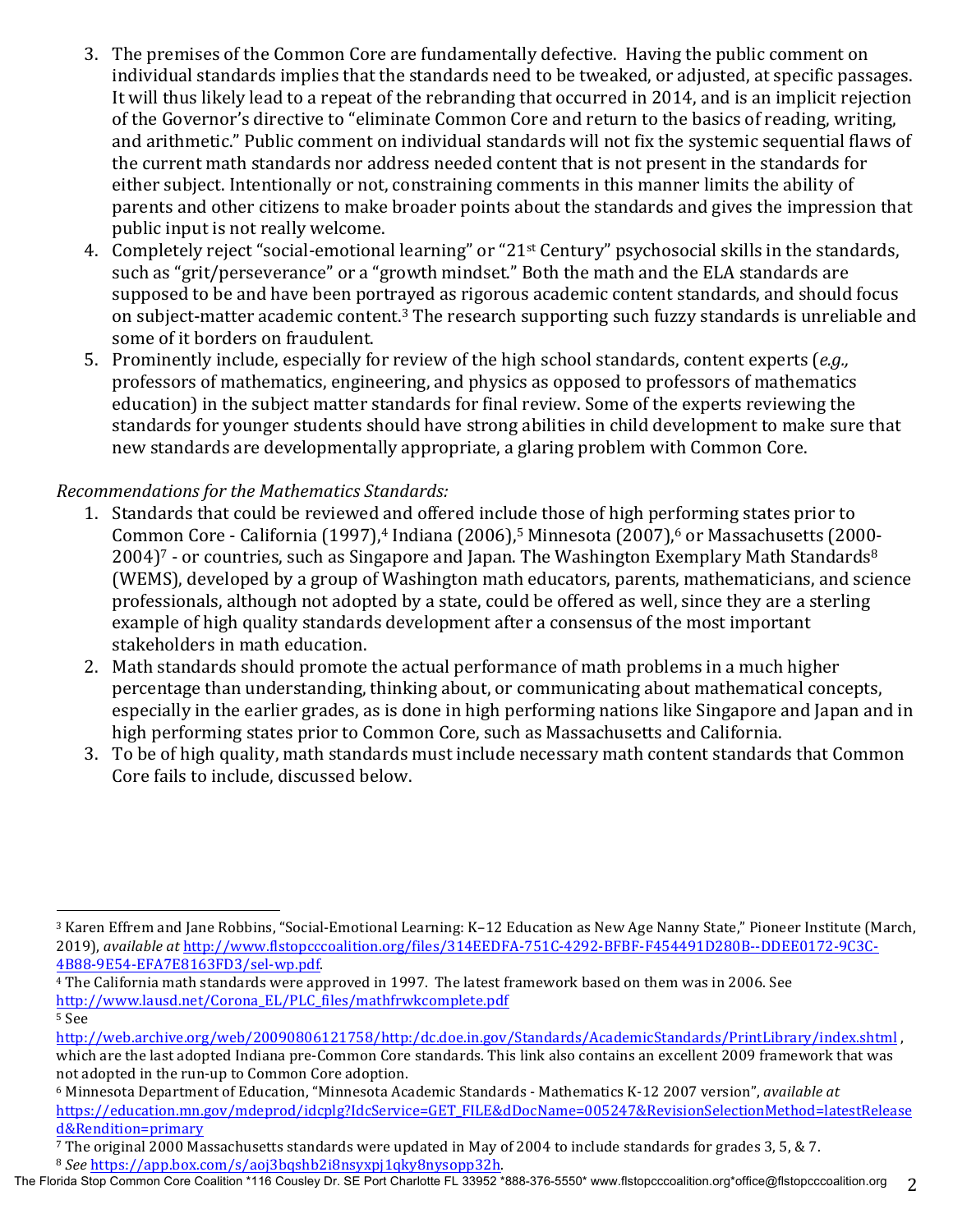- 4. The basic math operations of addition, subtraction, multiplication and division should be taught as early as is developmentally appropriate using the standard algorithms, not delayed for up to two years, as is done in Common Core.<sup>9</sup> Once children fall one or more years behind the optimal progression, it is very, very difficult for them to catch up.
- 5. There should be no requirement for specific instructional strategies, especially some of the experimental ones used in geometry, with the exception that the standard algorithms for the basic arithmetic operations in the early grades should be mastered by all students.
- 6. Ensure that new standards provide a reasonable progression of skill and knowledge attainment to the completion of a full Algebra 1 course by the end of 8th grade at the latest as is done in other high performing countries.<sup>10</sup> One of the reasons other countries are able to accomplish this acceleration is that they focus more exclusively on arithmetic and other skills referred to as "number sense", including problem solving as well as computation, at the elementary grades and less skipping from one unrelated topic to another. This allows high-performing countries to spend less time reviewing skills because they are not forgotten as easily. This acceleration should be universally available to allow all students that want to pursue a STEM degree, but not universally required for those that do not want this college focus or simply need a little more time to truly master the content.
- 7. All standards should be coherent because math is a sequential discipline and failure to teach the basics at the developmentally appropriate time will create confusion, frustration, inability to move on to higher levels of math, and loss of the love of learning.

Recommendations for the English Language Arts Standards:

- 1. Standards that could be reviewed and offered include those of high performing states prior to Common Core, including Massachusetts, Indiana, California and Texas as the basis for the review.<sup>11</sup> Dr. Sandra Stotsky, a national standards expert and member of the Common Core validation committee who refused to sign off on the final version of the standards, has made a version of the exemplary Massachusetts ELA standards available to states for free.
- 2. Require a full, intensive, systematic program of phonics in the early grades.
- 3. Craft standards that require a rich literature curriculum, with a heavy emphasis on the classics of Western civilization as the texts for the various ELA and literacy skills and knowledge in the standards, and ensure that the literary historical knowledge of students is assessed.
- 4. Ensure that students read texts that prepare them for the complexity of college readings.
- 5. Do not emphasize writing over reading.
- 6. Teach entire works of literature instead of just excerpts.
- 7. Ensure that the standards are developmentally appropriate.
- 8. Decouple ELA standards from literacy in science, social studies and technical subjects.

 <sup>9</sup> James Milgram and Sandra Stotsky, "Fair to Middling: A National Standards Progress Report" (March 2010) *available at* https://www.edweek.org/media/fair\_to\_middling.pdf, p. 7

<sup>&</sup>lt;sup>10</sup> As also promised in *Benchmarking for Success (p. 24)*, the Common Core foundational document, *available at* http://www.corestandards.org/assets/0812BENCHMARKING.pdf 

<sup>&</sup>lt;sup>11</sup> Sandra Stotsky, "Steps for States to Follow to Replace Common Core" Pioneer Institute (Dec. 28, 2014), *available at* https://pioneerinstitute.org/education/steps-for-states-to-replace-common-core/ and Milgram and Stotsky, *supra* note 9, p. 1. The 2013 Massachusetts ELA framework by Dr. Stotsky based on the pre-Common Core ELA standards she helped to write for Massachusetts is available at http://www.uaedreform.org/wp-content/uploads/2000/01/Stotsky-Optional\_ELA\_standards.pdf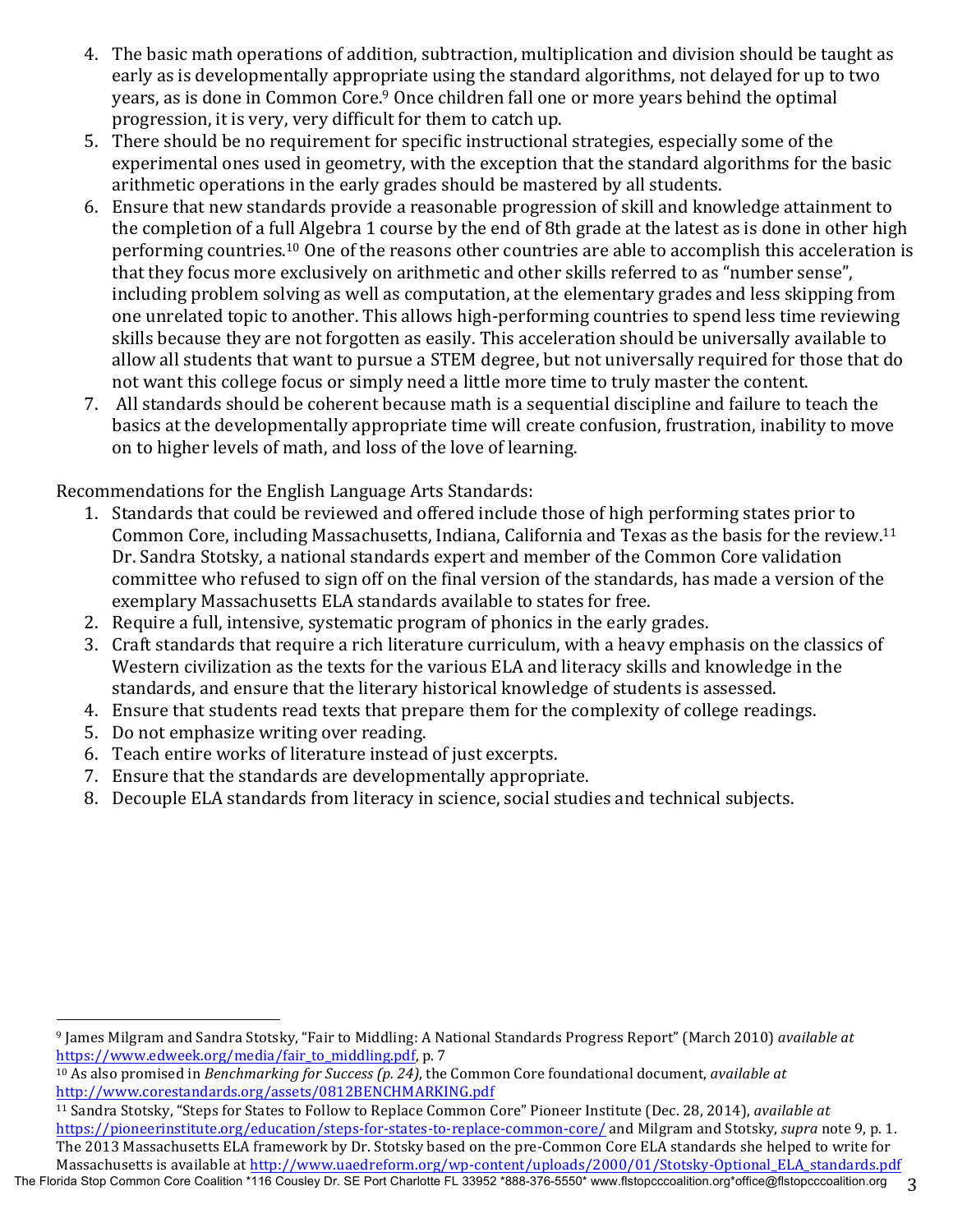#### *Math Discussion* **Math Background Notes**

- Jason Zimba, chief author of the Common Core math standards, publicly admitted that the Common Core math standards would not be adequate for students wanting to study STEM (science, technology, engineering, and math) subjects in selective 4-year universities.<sup>12</sup>
- James Milgram, a Stanford *emeritus* university mathematician and the only one who was on the Common Core math validation committee, refused to sign off on the final product because the standards were so bad, confirmed the truth of what Zimba said.<sup>13</sup>
- Research by Theodor Rebarber of AccountabilityWorks and Neal McCluskey of the Cato Institute found that "Core math standards emphasize increased communication *about* math...while somewhat de-emphasizing the *performance* of mathematical procedures." States and nations with standards promoting practice and performance of actual math problems performed much better on national and international comparisons respectively.  $14$
- According to a 2018 paper by Williamson Evers, a senior fellow, and Ze'ev Wurman, a visiting scholar at Stanford's Hoover Institution, "Adopting the Common Core math curriculum standards has proven to be a setback for California. When California had its own mathematics standards before Common Core, its students performed significantly better in math than they have after the Common Core was put into effect. The hardest hit by this change were the most vulnerable students. The state of California Education under Common Core is not good."15
- Dr. Sandra Stotsky, former Massachusetts assistant commissioner of education, also noted the math declines for vulnerable students in that previously high performing state: $16$

"Here are the percentages of African-American and Hispanic students who were at or above proficient on grade 8 National Assessment of Educational Progress tests for Math from 2011 to 2017 in Massachusetts":

|      | African-Americans' | Hispanics' |  |
|------|--------------------|------------|--|
|      | Grade 8            | Grade 8    |  |
|      | Math Score         | Math Score |  |
| 2011 | 26                 | 21         |  |
| 2013 | 28                 | 28         |  |
| 2015 | 22                 | 24         |  |
| 2017 | 22                 | 24         |  |

According to these tables derived from Florida's 2017 NAEP scores,<sup>17</sup> achievement gaps that were narrowing in math before Common Core implementation have started to widen again for fourth grade Hispanic students and for both Hispanic and African-American students in eighth grade.

<sup>&</sup>lt;sup>12</sup> Jason Zimba, 2010 Testimony Before the Massachusetts State Board of Education as quoted in Ze'ev Wurman "Wurman Testimony on Common Core in Ohio," *Education Next* (11/25/13) *available at https://www.educationnext.org/wurman*testimony-on-common-core-in-ohio

<sup>&</sup>lt;sup>13</sup> R.J. Milgram, S. Stotsky, "Lowering the Bar: How Common Core Math Fails to Prepare High School Students for STEM," Pioneer Institute, (2013) *available at http://www.flstopcccoalition.org/files/314EEDFA-751C-4292-BFBF-F454491D280B--E45A2615-*9427-40F6-815C-AA80F9D2BC82/lowering-the-bar.pdf. 

<sup>&</sup>lt;sup>14</sup> Rebarber and McCluskey, *supra* note 2, pp. 10-11.

<sup>&</sup>lt;sup>15</sup> Williamson Evers and Ze'ev Wurman "California's Common Core Mistake" (5/9/18) Hoover Institute *available at* https://www.hoover.org/research/californias-common-core-mistake

<sup>&</sup>lt;sup>16</sup> Sandra Stotsky, "Is Common Core Racist?" *New Boston Post* (5/9/18) *available at https://newbostonpost.com/2018/05/09/is*common-core-racist-check-out-the-results/

<sup>&</sup>lt;sup>17</sup> See "Florida Student Groups and Gaps Data," and similar derivations *available at* 

https://www.nationsreportcard.gov/profiles/stateprofile/overview/FL?cti=PgTab\_GapComparisons&chort=2&sub=MAT&sj=FL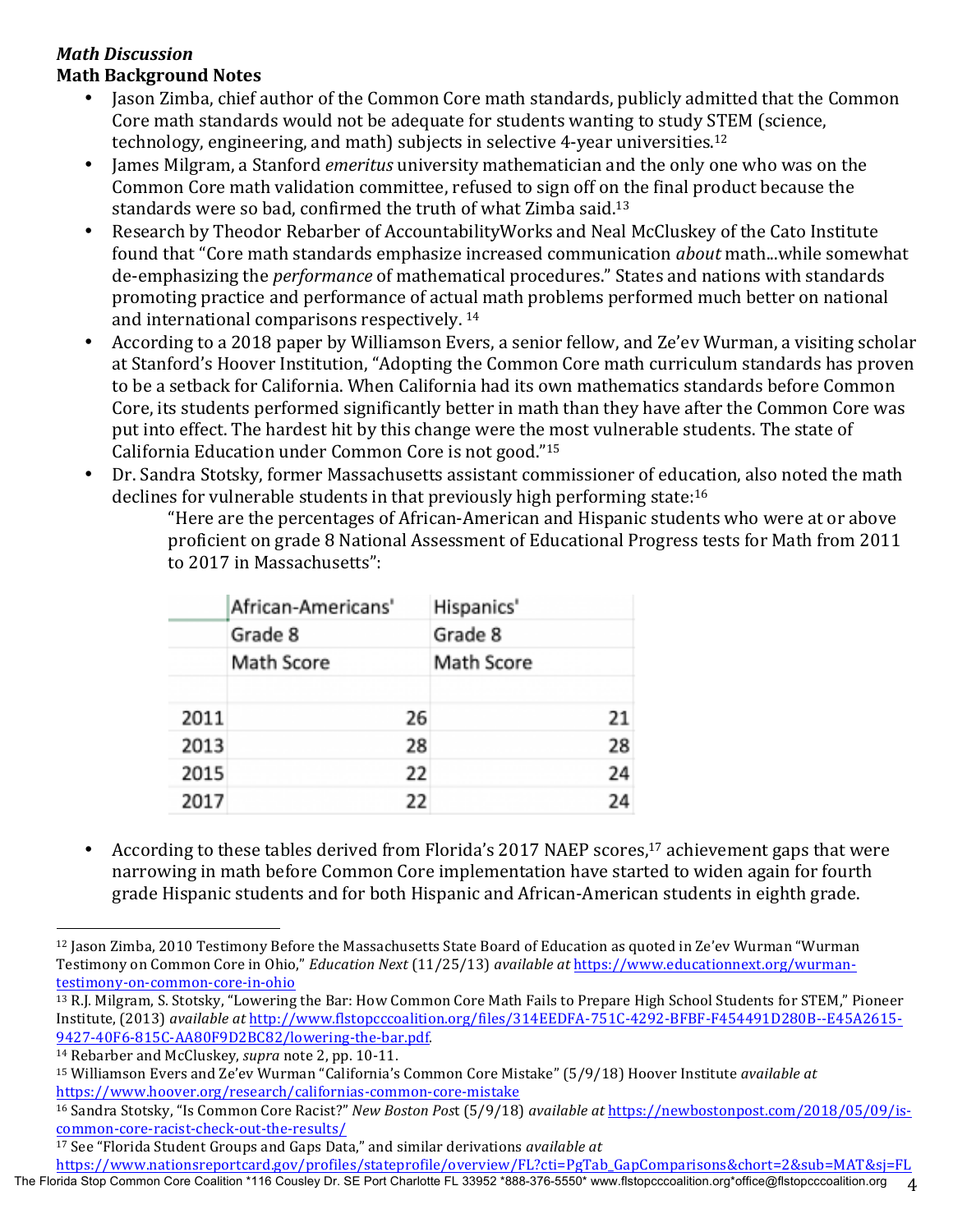| 4 <sup>th</sup> Grade Math |                    |                  |  |
|----------------------------|--------------------|------------------|--|
|                            | YEAR   White-Black | White-Hispanic   |  |
| 2011                       | $250 - 226 = 24$   | $250 - 236 = 14$ |  |
| 2013                       | $251 - 228 = 23$   | $251 - 228 = 13$ |  |
| $2015$                     | $251 - 228 = 23$   | $251 - 240 = 11$ |  |
| 2017                       | $255 - 233 = 22$   | $255 - 242 = 13$ |  |

#### **4th Grade Math**

#### **8th Grade Math**

|      | YEAR   White-Black    | White-Hispanic   |
|------|-----------------------|------------------|
| 2011 | $1287 - 258 = 29$     | $287 - 274 = 13$ |
| 2013 | $1291 - 264 = 27$     | $291 - 274 = 17$ |
| 2015 | $ 285 - 258 = 27$     | $285 - 272 = 13$ |
|      | $2017$   291-262 = 29 | $291 - 273 = 18$ |

Although different students, it is also important to note that Florida's NAEP proficiency levels<sup>18</sup> in math have not held as students progress in their education. There is a large drop in the percentages "at or above proficient" between  $4<sup>th</sup>$  and  $8<sup>th</sup>$  grades. This is another important piece of evidence that the current standards are not helping students progress in math understanding and achievement.

| Grade/Subject              | <b>At or Above NAEP</b><br><b>Proficient Level 2015</b> | <b>At or Above NAEP</b><br><b>Proficient Level 2017</b> |
|----------------------------|---------------------------------------------------------|---------------------------------------------------------|
| 4 <sup>th</sup> Grade Math | 42\%                                                    | 48%                                                     |
| 8 <sup>th</sup> Grade Math | 26%                                                     | 2.9%                                                    |

#### **Discussion of Individual Math Recommendations:**

*Math standards should promote the actual performance of math problems in a much higher percentage than understanding, thinking about, or communicating about mathematical concepts, especially in the earlier grades, as is done in high performing nations like Singapore and in high performing states prior to Common Core, such as Massachusetts and California.* 

• The United States Coalition for World Class Math explained the problem with focusing on understanding in their 2010 review of the Common Core math standards this way:<sup>19</sup>

An elementary school teacher reading these standards would likely ask "What is the standard the student must achieve?" How does a teacher ensure that the student "understands" the conceptual underpinning of fraction multiplication, which is what the standards call for? The usual way is through testing, but then how is such understanding tested? It is obvious that the objective of the understanding is to be able to calculate products of fractions (and quotients of unit fractions and nonzero whole numbers) and solve word problems involving these operations. Then this is how such standards should be stated: "Students will be able to multiply fractions and apply that understanding in solving word problems." Such proficiency is sufficient and represents "understanding"…that is, the student's understanding allows him or her to carry out a mathematical procedure and apply it in solving a problem.

<u> 1989 - Andrea Santa Andrea Santa Andrea Santa Andrea Santa Andrea Santa Andrea Santa Andrea Santa Andrea San</u> &fs=Grade&st=MN&year=2013R3&sg=Race%2FEthnicity%3A+White+vs.+Black&sgv=Difference&ts=Single+Year&tss=2015R3- 2013R3&sfj=NP

18 *See* " Florida NAEP Overview," *available at* 

https://www.nationsreportcard.gov/profiles/stateprofile/overview/FL?cti=PgTab\_OT&chort=1&sub=MAT&sj=FL&fs=Grade&st =MN&year=2017R3&sg=Gender%3A+Male+vs.+Female&sgv=Difference&ts=Single+Year&tss=2015R3-2017R3&sfj=NP <sup>19</sup> U. S. Coalition for World Class Math, "Comments on the Common Core Standards for Math," (March, 2010) *available at* 

https://usworldclassmath.webs.com/U.%20S.%20Coalition%20Comments%20on%20Common%20Core%20March%20Draft.pd f.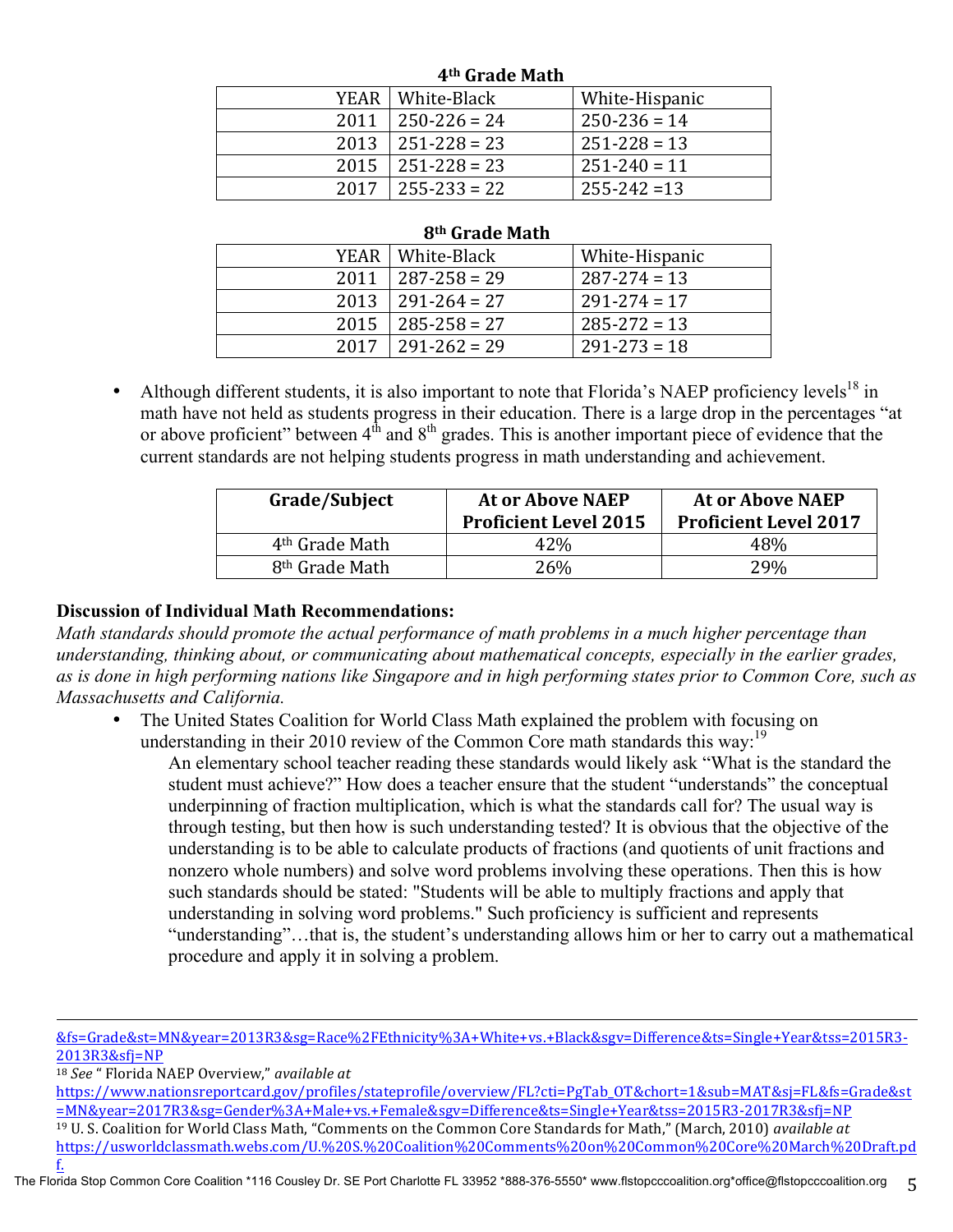The standards as written assume that such proficiency is not sufficient and that it, in fact, is the same as rote memorization and that students will be lacking in mathematical ability.

• Ted Rebarber and Neal McCluskey confirmed research showing that Common Core's focus on understanding instead of procedural learning and fluency has resulted in achievement declines for the U.S. compared to other high performing countries like Singapore on international comparison assessments.<sup>20</sup>

It is useful to compare Common Core's approach with that of nations whose students lead the world in math achievement. Apart from the mathematical content covered, Porter and his colleagues found that Common Core does not align well with **top-performing countries such as Singapore, Japan, and Finland, which place "... a much greater emphasis on 'performing procedures' than found in the U.S. Common Core standards. For each country, approximately 75 percent of the content involves 'performing procedures,' whereas in the Common Core standards, the percentage emphasis for procedure is just 38 percent,"** a vast difference. Porter found it "surprising [that]...High performing countries' emphasis on 'perform procedures' runs *counter* to the widespread call in the United States for a greater emphasis on higher order cognitive demand." While teachers in other leading nations may initially introduce a new skill through a discussion of the concept, afterward students devote extensive time to practicing. (Emphasis added)

#### *There should be no requirement for specific instructional strategies, especially some of the experimental ones used in geometry, with the exception of the standard algorithms for the basic operations in the early grades.***<sup>21</sup>**

- The Common Core State Standards for Mathematics (CCSS-M) claims, "These Standards do not dictate curriculum or teaching methods" and that is a common talking point of Common Core proponents. However, a significant part of Common Core Math standards are "Instructional Strategies" that do in fact dictate how children should be taught.
- The Instructional Strategies dictate various ways for approaching a problem and Common Core dictates that children learn these before they learn the Standard Algorithm for a particular type of problem.
- In contrast, the Standard Algorithm is generally the most efficient (and universally practiced) ordered sequence of steps to solve a specific class of math problems.
- Common Core requires the learning of Instructional Strategies before children learn the standard algorithm. This slows down their progression (which is a major reason why the Common Core sequencing is two years behind high-expectations standards such as those used in top-performing countries). It uses valuable class-time that children could otherwise be spending on practicing the standard algorithms to proficiency.
	- o Many well-to-do parents who put their children into courses like Kumon to alleviate the problems caused by Common Core. There, children learn according to the standard algorithm, which gives them an advantage over disadvantaged students who can't afford it.<sup>22</sup>
- If a curriculum is to be aligned with the CCSS, it must use these instructional approaches. For example, the K-3 standards require students to solve addition and subtraction using strategies based on place value, "making ten  $(e.g., 8 + 6 = 8 + 2 + 4 = 10 + 4 = 14)$ ; decomposing a number leading to a ten (e.g.,  $\overline{13} - 4 = 13 - 3 - 1 = 10 - 1 = 9$ ); and by creating equivalent but easier or known sums (e.g., adding  $6 + 7$  by creating the known equivalent  $6 + 6 + 1 = 12 + 1 = 12 + 1 = 12 + 1 = 12 + 1 = 12 + 1 = 12$

13)." These strategies are required before students are taught the standard algorithms in  $4<sup>th</sup>$ grade. As Singapore or Massachusetts have demonstrated, this sequencing is not conducive to high achievement.

<sup>&</sup>lt;sup>20</sup> Rebarber and McCluskey, *supra* note 2, at p. 11.

<sup>&</sup>lt;sup>21</sup> E. Tuttle & J.R. Wilson, "Common Core Does Not Equal Excellent" American Principles Project Foundation (Jan. 2016) *available* at https://appfdc.org/wp-content/uploads/2017/05/Common-Core-Math-Excellence.pdf.

<sup>&</sup>lt;sup>22</sup> William Donovan and Ze'ev Wurman, "Axioms of Excellence: Kumon and the Russian School of Mathematics," Pioneer Institute (Jan. 2019) available at http://www.flstopcccoalition.org/files/314EEDFA-751C-4292-BFBF-F454491D280B--880EF671-E8DB-4975-B3D7-772323953E29/afterschoolmath-wp.pdf. 

The Florida Stop Common Core Coalition \*116 Cousley Dr. SE Port Charlotte FL 33952 \*888-376-5550\* www.flstopcccoalition.org \*office@flstopcccoalition.org 6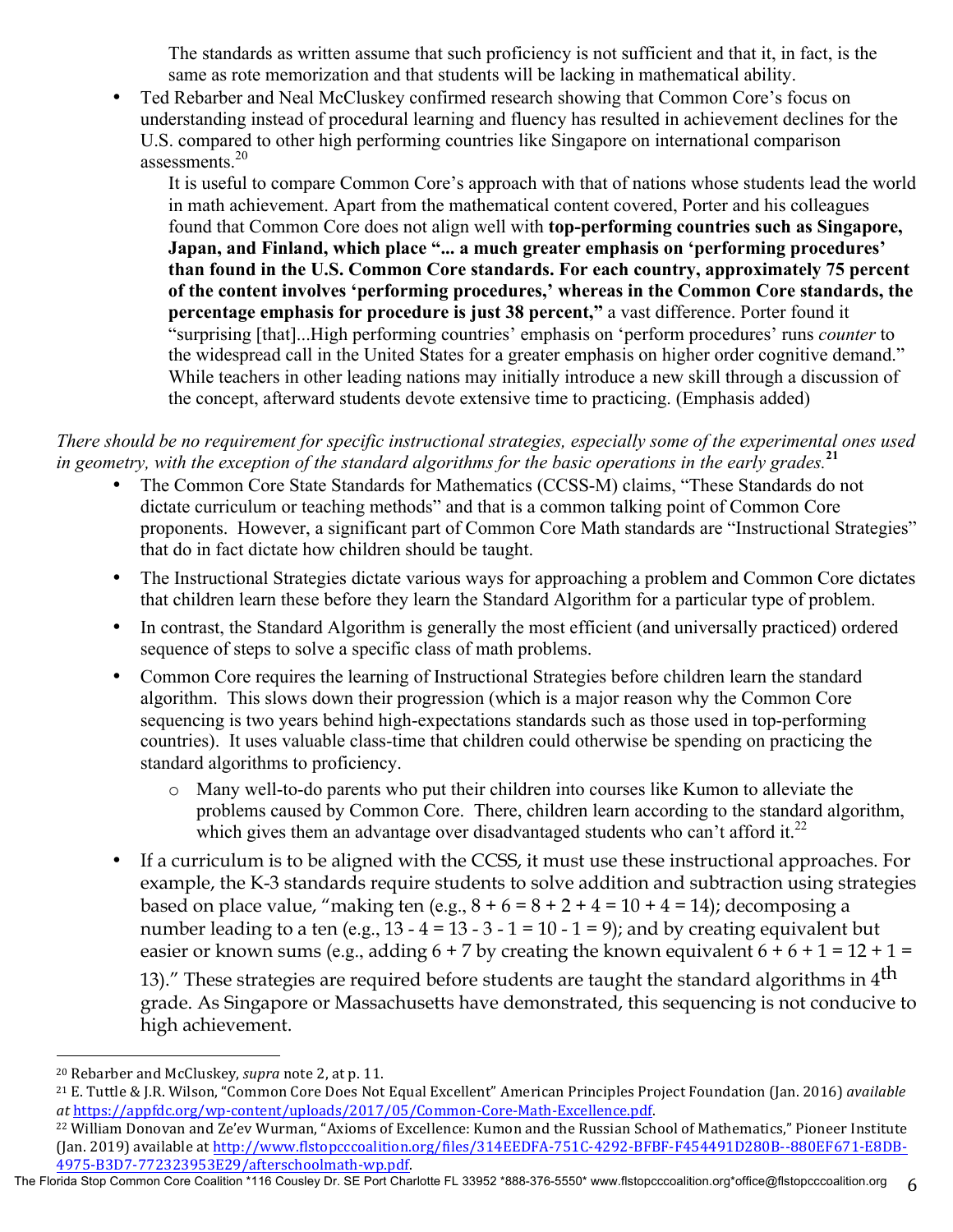• Similar "strategies based on place value" are then required for multiplication, such as the partial products method (e.g., 324X6= (300X6)+(20X6)+(4X6)=1800+120+24= 1944), before expecting the standard algorithms in grade 5. The same methods hold for division in 5<sup>th</sup> grade, with the standard algorithm not expected until 6<sup>th</sup> grade.

### *Ensure that new standards provide a reasonable progression of skill and knowledge attainment to the completion of a full Algebra 1 course by the end of 8th grade as is done in other high performing countries. This should be universally available to allow all students that want to pursue a STEM degree, but not universally required for those that do not want this college focus.*

- This expectation is based on the standard of the high-achieving countries (and our international competitors). Indeed, this was promised by the Common Core advocates themselves when rallying to create Common Core. 23
- Common Core abandoned the expectation in high performing states that students complete a full Algebra I course by the end of grade  $8<sup>24</sup>$  As a practical matter, this means that the great majority of American students will not be able to reach calculus in high school. Furthermore, completion of a calculus course by the end of high school is necessary for STEM at the university level and, as to non-STEM majors, for entrance to many competitive universities.
- Common Core's placement of Algebra I in ninth grade necessitates an accelerated path to calculus in twelfth grade, increasing the need for private tutoring and summer school tuitions. As a practical matter, this disproportionately benefits the well-to-do who can more readily afford such additional expenditures.<sup>25</sup>

## To be of high quality, math standards must include necessary math content standards that Common Core fails to *include:*

According to Dr. James Milgram, the only academic mathematician on the Common Core validation committee (and he refused to sign off on the final version of Common Core), prior to Common Core the math standards from high performing states like Minnesota, California, Indiana, and Massachusetts included these topics.<sup>26</sup> It should be noted that the Fordham Institute (an ardently pro-Common Core entity that received massive funding from the Gates Foundation to advance Common Core) rated Florida's pre-Common Core math standards higher than the Common Core.<sup>27</sup>

## *Kindergarten – Grade 728*

- CC does not require proficiency with addition and subtraction until Grade 4 (a grade behind our international competitors).
- CC does not require proficiency with multiplication using the standard algorithm (step-by-step) procedure for calculations) until Grade 5 (a grade behind standard expectations).

Globe, (Aug. 15, 2013).

https://www2.ed.gov/about/bdscomm/list/mathpanel/report/final-report.pdf, Table 2, page 20.

 <sup>23</sup> See "Benchmarking for Success," *supra* note 10.

<sup>&</sup>lt;sup>24</sup> Milgram and Stotsky, supra note 13, pp. 7-8 and R. James Milgram, "Appendix B: Review of Final Draft Core Standards by R. James Milgram. Testimony to the California Academic Content Standards Commission," Pioneer Institute (July 7, 2010) available at https://truthinamericaneducation.com/wp-content/uploads/2012/03/common\_core\_standards.pdf, p. 12 of appendix <sup>25</sup> See Bob Huff, San Jose Mercury News, http://www.mercurynews.com/opinion/ci\_22599953/bob-huff-elimination-algebrarequirement-wrong-direction-california  $(2/17/2013)$ ; Brenda J. Buote, *Reading's New Math Curriculum Runs into Protests*, Boston

<sup>&</sup>lt;sup>26</sup> See Milgram and Stotsky, *supra* note 13, p. 1; W. Stephen Wilson and Ze'Ev Wurman, "The Common Core Math Standards: Are they a step forward or backward?" (Summer 2012), *available at:* https://www.educationnext.org/the-common-core-mathstandards/.

<sup>&</sup>lt;sup>27</sup> The Thomas B. Fordham Institute, "The State of State Standards—and the Common Core—in 2010 - Florida Review" (July 21, 2010) *available at*

http://edexcellencemedia.net/publications/2010/201007\_state\_education\_standards\_common\_standards/Florida.pdf

<sup>&</sup>lt;sup>28</sup> Many of these topics missing from Common Core for elementary math were listed as "Critical Foundations for Algebra" in the March, 2008 National Math Advisory Panel on which Dr. Milgram served, *available at*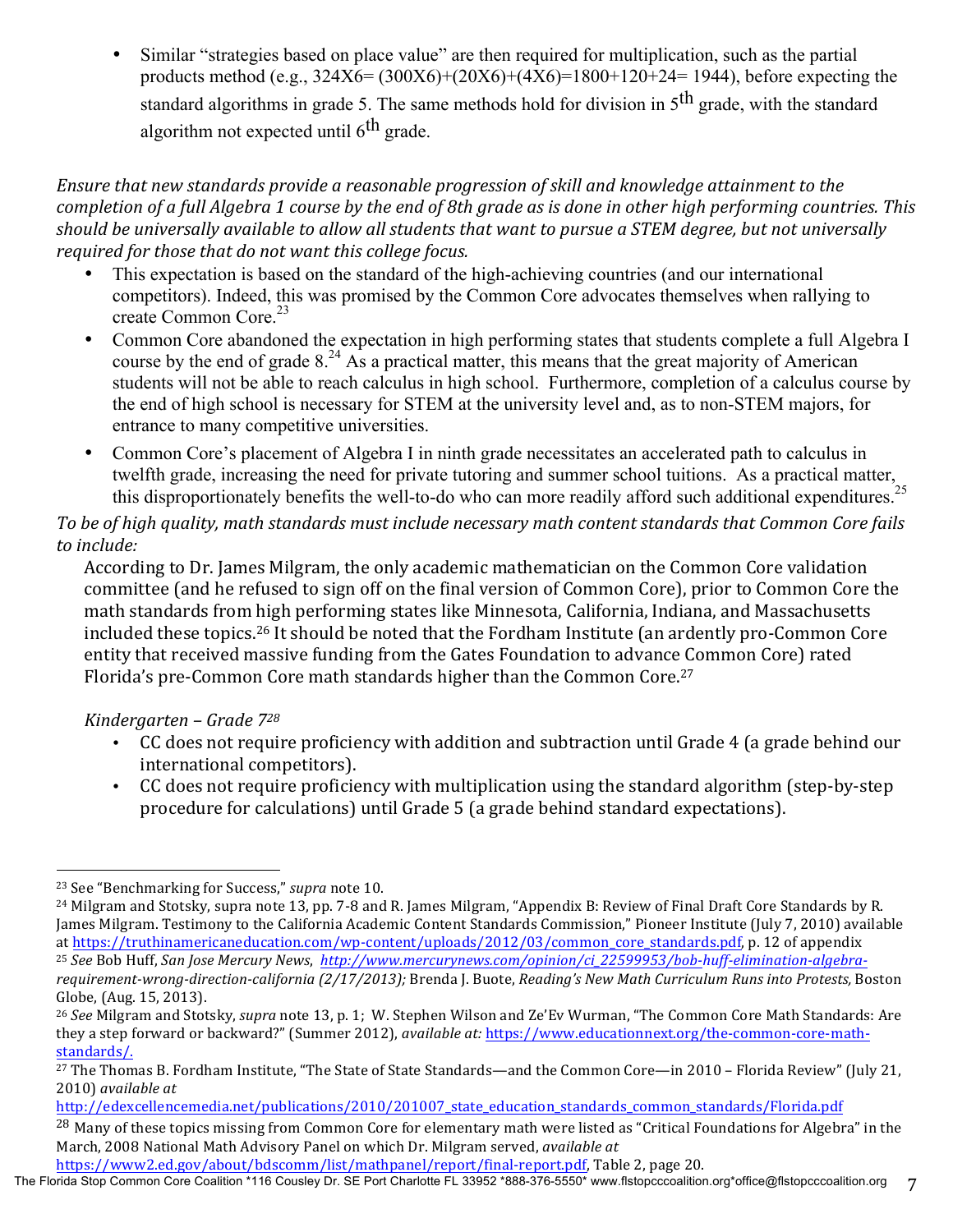- CC does not require proficiency with division using the standard algorithm until Grade 6 (two grades behind our international competitors).
- CC starts teaching decimals in Grade 4 (about two years behind the more rigorous states).
- CC fails to teach in K-7 key geometrical concepts (e.g., sum of angles in a triangle, isosceles and equilateral triangles, etc.).
- Excludes fluent conversion between different forms of fractions regular fractions, decimals, and percents
- CC fails to teach prime factorization. Consequently, it does not include teaching about least common denominators or greatest common factors.
- Compound interest and the associated formula,  $(x^{(n+1)}-1)/(x-1) = 1 + x + x^{(n+1)} x^{n}$ . This may be a seventh or eighth grade topic, and is essential if we are to avoid disasters like the 2008 mortgage crisis.

When reviewing the Florida Common Core Math standards in 2013,<sup>29</sup> Ze'ev Wurman, a visiting scholar at the Hoover Institution at Stanford University and former senior policy adviser at the U.S. Department of Education made the following comment about the Common Core high school math standards:

## *In summary, the full content of Common Core high school mathematics is insufficient to provide the equivalent of even a strong trigonometry and linear algebra course, let alone pre-calculus.*

He then listed the following topics as particularly deficient in high school:

- Missing parametric equations and functions
- Missing mathematical induction
- Poor coverage of complex numbers and functions
- Poor coverage of polar coordinates and curves
- Poor coverage of trigonometric functions
- Limited content for statistics

 

• Limited content for linear algebra

These topics and the concerns of Dr. Milgram $30$  are discussed below:

Algebra 1: Missing components needed for Algebra II and Calculus

- Division of monomials and polynomials (only addition/subtraction/multiplication are covered)
- Derivation and understanding of slopes of parallel and perpendicular lines
- Manipulation and simplification of rational expressions
- Multi-step problems with linear equations and inequalities
- Multi-step problems with four operations between polynomials
- Multi-step problems involving manipulation of rational expressions
- Solving two linear inequalities in two variables and sketching the solution sets
- Solve problems with equations and inequalities with absolute value (CA added this to its CC)
- Solve problems with quadratic expressions (CA added this to its CC)

http://www.flstopcccoalition.org/files/3B2497D3-41D5-4AD3-A4D5-53948BCAB7C1--A5E7A47D-5636-4FED-BA2C-3BA891684233/fl-math-complete.pdf?lc=10162013085509;

 $29$  Ze'ev Wurman, "General Comments on the Florida Common Core Mathematics Standards *available at*

<sup>30</sup> R. James Milgram, "Missing or Delayed in Common Core's Mathematics Standards" previously available at http://concernedpvparents.org/2014/05/27/cc-math-dumbed-down-proof/, now archived at http://www.flstopcccoalition.org/files/E0AB8B1E-5539-452A-88C4-CC7BE080FF20--22DA47DE-93A6-4C05-81D3- 16336694629E/milgram-missinginccmath-extended-by-standard-content-in-high-achieving-281-29-3.pdf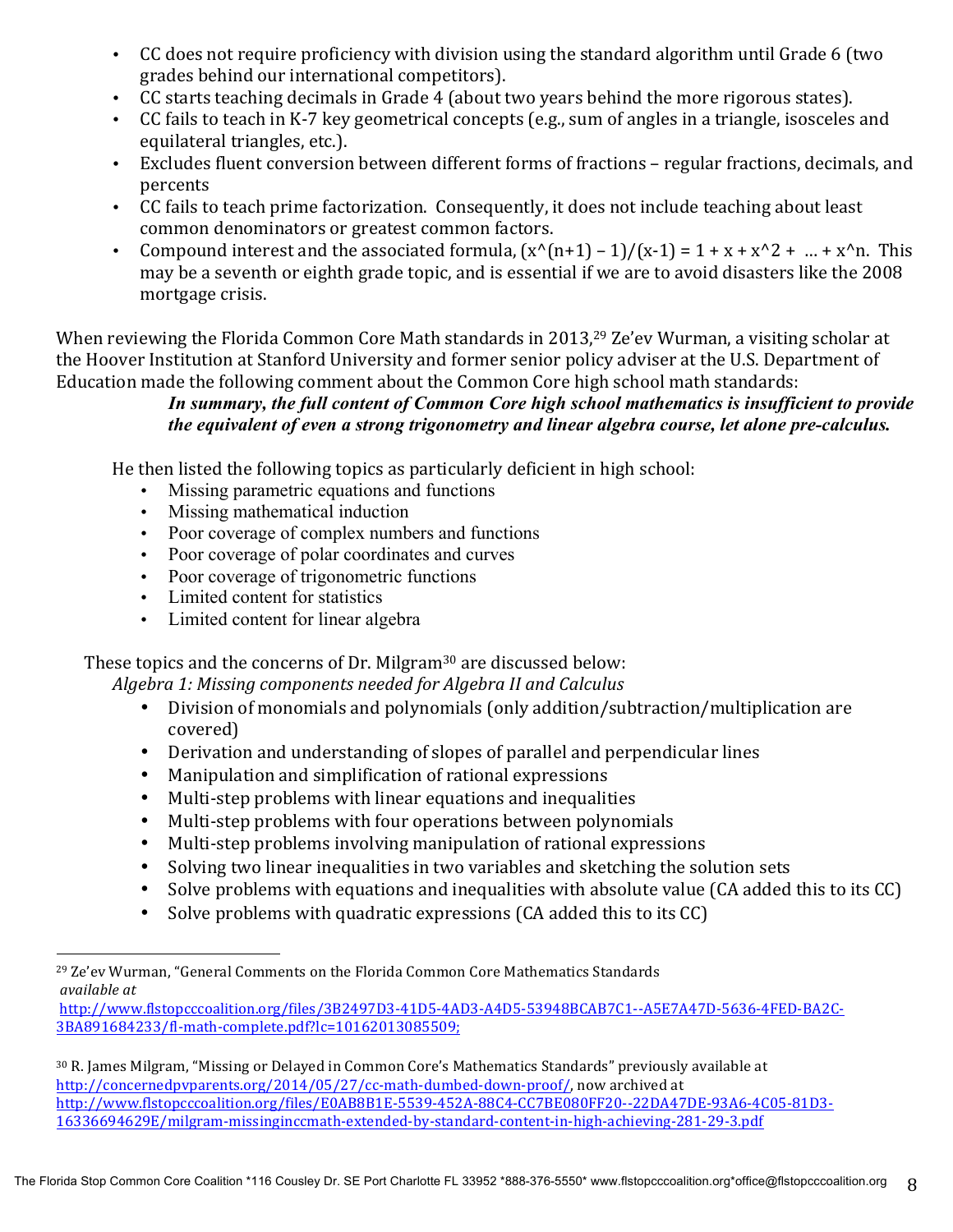## *Geometry: Some key topics missing*

- Properties of triangles and circles: Students should know that:
	- $\circ$  Every triangle is circumscribed by a unique circle with center at the intersection point of the three perpendicular bisectors of the edges
	- $\circ$  All three DO intersect in a single point.
- Every right triangle has the center of the circumscribing circle on its hypotenuse.
	- $\circ$  Conversely, the angle subtended by an arc on the circle (the angle obtained by drawing the two lines from the center to the ends of the arc), is twice the angle subtended by the ends of the arc and any point in the complement of the arc.
- Standard geometric discussion of convergence instead of transformational geometry (as to high school curricula, an experimental approach that has not succeeded anywhere it has been tried). In this regard, as Fordham Institute notes, the Common Core geometry standards "represent a significant departure from traditional axiomatic Euclidean geometry and no replacement foundation is established. " $31$

# *Algebra II: Some key topics missing*

- Writing quadratic polynomials in two or three variables as sums or differences of perfect squares. (KEY for the study of conic sections, which, in turn, underlies almost everything that is done in STEM areas.)
- Detailed study of surfaces of revolution coming from quadratic polynomials as described above. In particular, the focus here should be on parabolic mirrors and their applications.
- Introduction of the foci and the directorix for conics and their applications to parabolas and parabolic mirrors, and also for ellipses and elliptic surfaces with applications to things like whispering galleries and Kepler's laws.
- Definition and implications of the eccentricity for conic sections.
- Structure of logarithms to base 10, e, or general base, b. Conversion between bases, calculation of explicit values in simple cases.

## *Algebra II: Missing components needed for Calculus.*

Although calculus standards were added by Florida in 2014, it is extremely unclear whether all of the gaps discussed above and here make it possible for Florida students to succeed in a high school calculus course.

• Composite functions

 

- Combinations and permutations
- Finite and infinite arithmetic and geometric sequences
- Mathematical induction
- Note: The above four topics above are quite "formal" in line with the overly formal treatment of algebra in Common Core's Standards. They are much more "realistic" in terms of the actual needs of students wishing to major in any technical area in college.

*Pre-calculus and/or Algebra II, trigonometry: Key Missing Topics* 

- Partial fraction decomposition of relatively simple rational functions and their graphs. Specifically, Understand that a function of the form  $(ax + b) / ((x-r)(x-s))$  can always be written as a sum  $(1/(x-r)) + (m/(x-s))$ , where, in this case  $l + m = a$ , and rm + ls = -b. Apply this to the determination of the graphs of such functions.
- Graph functions in polar coordinates. Key examples, circles  $(r = 2cos(t))$ , Cardioids  $(2 +$  $2\cos(t) = r$ , Rose petal curves ( $r = \sin 5t$ ), lemniscate  $(r^2 - 4\sin(2t))$ .

The Florida Stop Common Core Coalition \*116 Cousley Dr. SE Port Charlotte FL 33952 \*888-376-5550\* www.flstopcccoalition.org \*office@flstopcccoalition.org 31 The Thomas B. Fordham Institute, "The State of State Standards—and the Common Core—in 2010 - Florida Review" (July 21, 2010) *available at https://fordhaminstitute.org/sites/default/files/publication/pdfs/sossandcc2010fullreportfinal8.pdf, p. 28*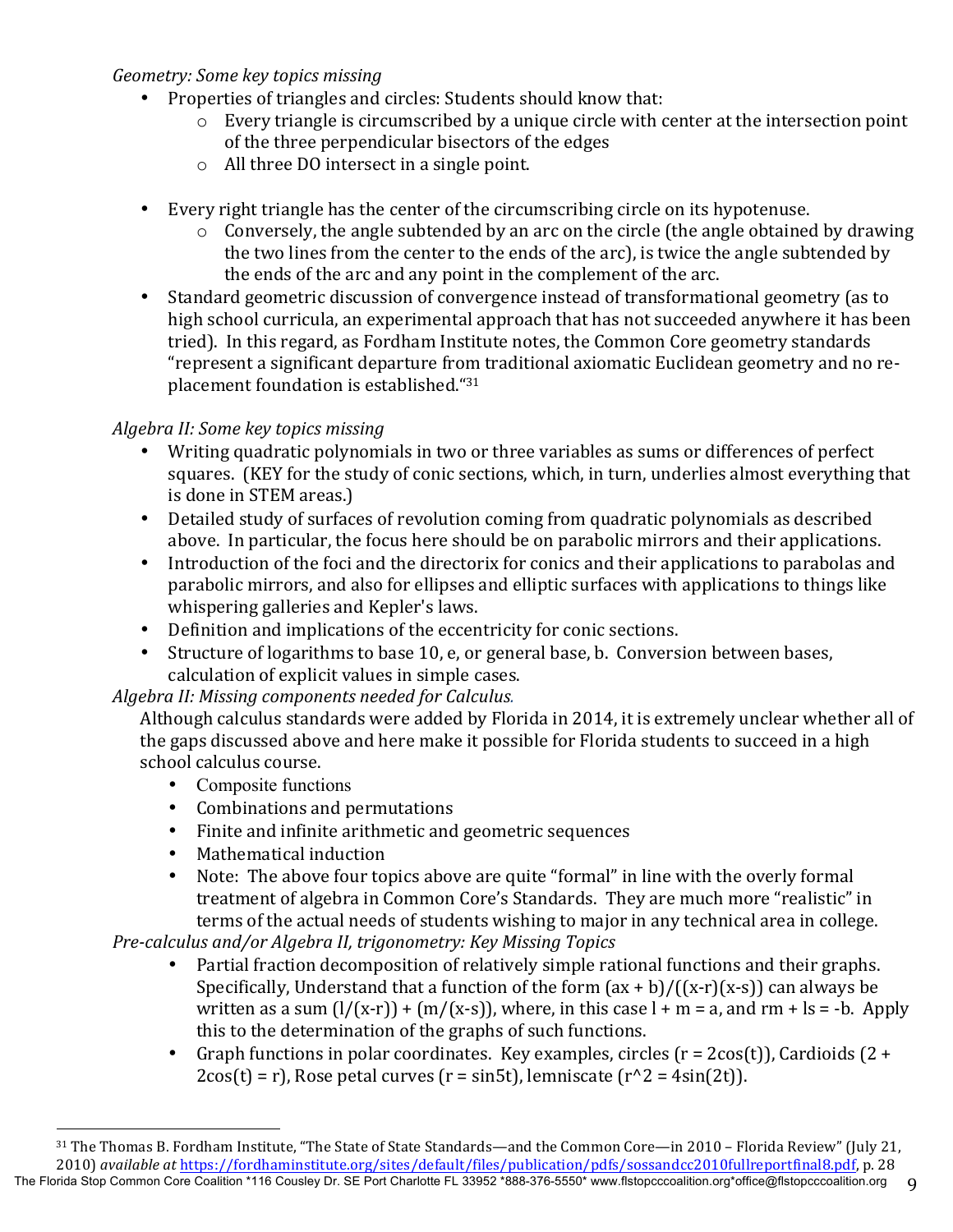## All standards should be coherent and taught at the developmentally appropriate time, because math **is a sequential discipline.**

- Teaching developmentally inappropriate standards create frustration and the potential for lifelong math confusion. For example, the math anchor standard for grades kindergarten through grade 12 requires students to "reason abstractly and quantitatively."<sup>32</sup> Yet, the general consensus among psychologists is that children are not able to reason abstractly until 11 or 12 years of age.<sup>33</sup> Forcing younger children to do math that they aren't developmentally able to understand creates a significant risk of stress-induced symptoms, which teachers, parents, psychologists, and pediatricians have reported, as well as a loss of aptitude for and enjoyment of mathematics. One New York survey found that six in ten school psychologists agreeing that "the Common Core learning standards, which includes state exams for students in third through eighth grades each April, has increased students' anxiety."34
- In 2010, over 500 child psychologists, psychiatrists, and child cognitive scientists warned the owners and developers of the Common Core, before the standards were finalized, that the standards were ageinappropriate. But they refused to remedy these defects.<sup>35</sup> This blog article, written by Edward Miller and Nancy Carlsson-Paige, quoted Dr. Carla Horowitz of the Yale Child Study Center as stating, "The Core Standards will cause suffering, not learning, for many, many young children."
- Here are a few examples of developmentally inappropriate math standards noted by Ze'ev Wurman from his 2013 standards comments for Florida:
	- o MACC.K.CC.1.1 Count to 100 by ones and by tens. Comments: The counting to 100 is unwisely aggressive. As a consequence, in grade 1 it is only
	- extended to 120. A more reasonable sequence would be to count to 20 in Kindergarten and to 100 in grade 1.
	- o MACC.K.CC.1.2 Count forward beginning from a given number within the known sequence (instead of having to begin at 1).
		- Comments: Unwisely aggressive for numbers up to 100. A limit of 20 would be more appropriate.
	- o MACC.K.G.1.3 Identify and describe shapes (squares, circles, triangles, rectangles, hexagons, cubes, cones, cylinders, and spheres) - Identify shapes as two-dimensional (lying in a plane, "flat") or three- dimensional ("solid").

Comments: Inappropriate. Children at this age can intuit the difference between 2D and 3D but many have difficult time to verbalize it and/or visualize it.

o MACC.K.G.2.6 Analyze, compare, create, and compose shapes - Compose simple shapes to form larger shapes. For example, "Can you join these two triangles with full sides touching to make a rectangle?"

Comments: Inappropriate and unnecessarily demanding. Grade 2 standard in Singapore.

o MACC.K.MD.1.2 Describe and compare measurable attributes - Directly compare two objects with a measurable attribute in common, to see which object has "more of"/"less of" the attribute, and describe the difference. For example, directly compare the heights of two children and describe one child as taller/shorter.

Comments: Inappropriate and unnecessarily demanding. Grade 2 standard in Singapore.

35 See Joint Statement of Early Childhood Health and Education Professionals on the Common Core Standards Initiative (March 2, 2010), *available at http://www.edweek.org/media/joint\_statement\_on\_core\_standards.pdf; The Answer Sheet blog, "A Tough* Critique of Common Core on Early Childhood Education" *The Washington Post* (January 29, 2013), *available at* http://www.washingtonpost.com/blogs/answer-sheet/wp/2013/01/29/a-tough-critique-of-common-core-on-early-childhoodeducation/?print=1. 

The Florida Stop Common Core Coalition \*116 Cousley Dr. SE Port Charlotte FL 33952 \*888-376-5550\* www.flstopcccoalition.org \*office@flstopcccoalition.org 10

 32 The Common Core State Standards Initiative, "Standards for Mathematical Practice" (June 2, 2010), *available at http://www.corestandards.org/Math/Practice/, MP 2* 

<sup>33</sup> Megan Koschnick, "Are the Common Core Standards Developmentally Appropriate?" American Principles Project Conference (Sept. 18, 2013) *available at https://www.youtube.com/watch?v=vrQbJlmVJZo at 3:54.* 

<sup>&</sup>lt;sup>34</sup> *See* Joseph Spector, "Common Core tests giving kids anxiety, psychologists say" (Nov. 20, 2015), *available at* https://www.lohud.com/story/news/education/2015/11/20/common-core-anxiety/76114566/.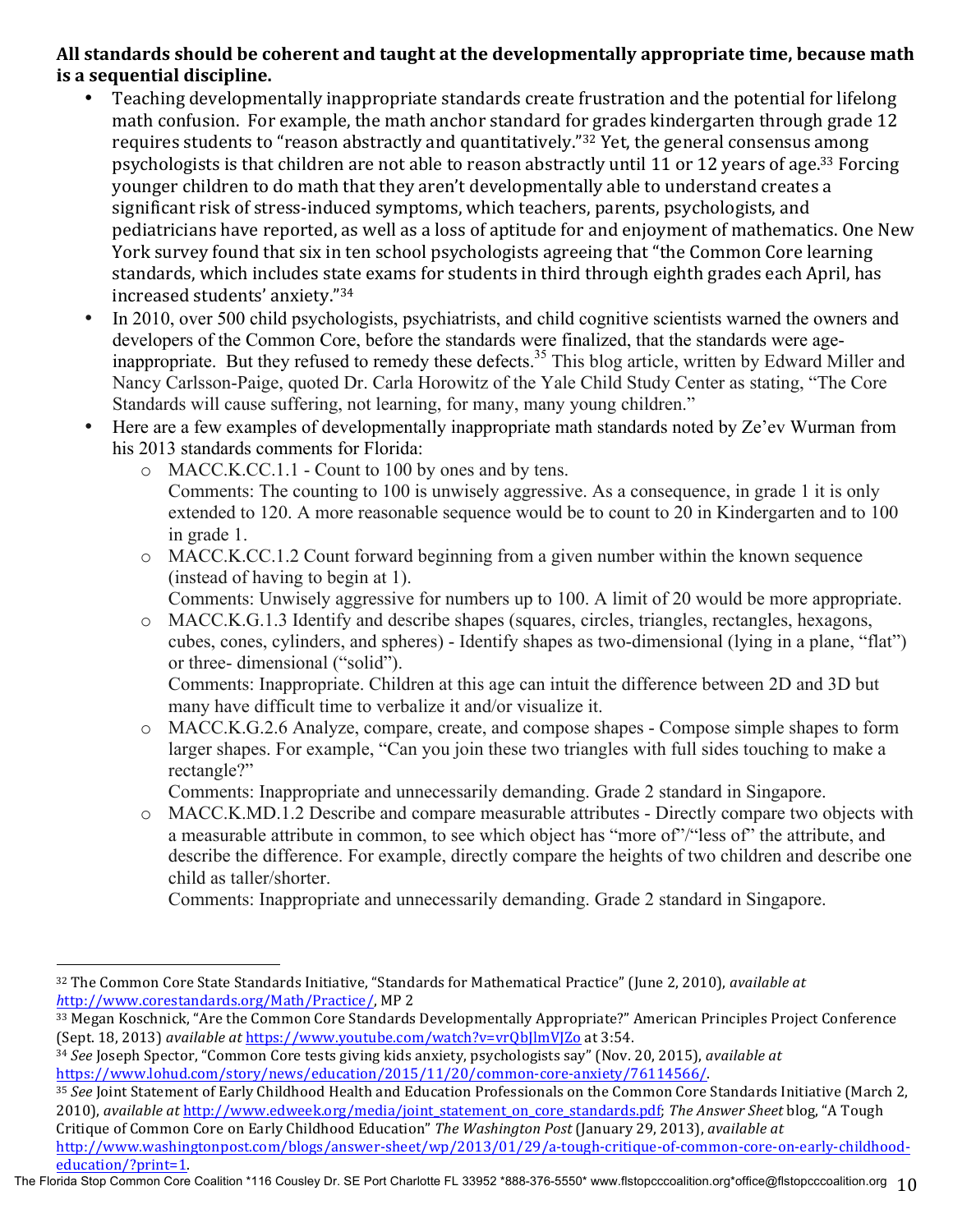*Do* not include standards relating to "grit" and other social emotional learning (SEL) parameters that have *little* or nothing to do with academic learning and have no place in what are supposed to be academic content standards.

- A draft report from the U.S. Department of Education Office of Technology admitted that the subjective SEL parameter of grit, termed perseverance, was part of Common Core:
	- In national policy, there is increasing attention on 21st-century competencies (which encompass a range of noncognitive [*sic*] factors, including grit), and persistence is now part of the Common Core State Standards for Mathematics.<sup>36</sup>

The Common Core math anchor standard referenced in this quote requires K-12 students to "make sense of problems and persevere in solving them."<sup>37</sup> One educator described this standard, based on CASEL criteria, as a psychosocial skill for "Responsible Decision Making" that "includes problem identification and problem solving; evaluation and reflection; personal, social, and ethical responsibility."38

- Children and teachers should not be evaluated on such standards in an academic standardized test. Even the nation's leading proponent of teaching grit and other SEL traits, Dr. Angela Duckworth, says testing grit or any other SEL trait for accountability purposes is a very bad idea.<sup>39</sup>
- A large meta-analysis by a team of 24 international researchers showed that it was math skills, not social-emotional parameters that were most important in predicting future academic performance:

*Across all 6 studies, the strongest predictors of later achievement are school-entry math,* reading, and attention skills. A meta-analysis of the results shows that early math skills have the greatest predictive power, followed by reading and then attention skills. **By contrast,** *measures of socioemotional behaviors, including internalizing and externalizing* problems and social skills, were generally insignificant predictors of later academic *performance, even among children with relatively high levels of problem behavior* (emphasis added)**. 40**

- Research has also failed to confirm that teaching a "growth mindset" improves academic performance.41
- Moreover, such standards are fatally prone to subjectivity, unconsented data collection, use in less than well-validated computerized algorithms that can unnecessarily steer children toward academic and career paths not of their choosing, and data sharing with third parties that can have life-altering consequences.42

<sup>37</sup> The Common Core State Standards Initiative, "Standards for Mathematical Practice" (June 2, 2010), *available at* http://www.corestandards.org/Math/Practice/, MP 1.

<sup>&</sup>lt;sup>36</sup> See U.S. Department of Education Office of Educational Technology, *Promoting Grit, Tenacity, and Perseverance: Critical Factors for Success in the 21st Century* (Feb. 2013), removed from http://www.ed.gov/edblogs/technology/files/2013/02/OET-Draft-Grit-Report-2-17-13.pdf, archived at http://www.flstopcccoalition.org/files/F038A914-6B60-454B-9BA4-93824C875903--DD84DFEE-E1AC-449B-9E68-3F986DE43D34/ -tenacity-and-perseverance-feb-2013-doe.pdf?lc=06022016015512 p.v and

<sup>&</sup>lt;sup>38</sup> Jill Thompson, "Integrating Social Emotional Curricula and the Common Core," *EduThompson Blog* (July 7, 2013), *available at* https://insidetheclassroomoutsidethebox.wordpress.com/2013/07/07/integrating-social-emotional-curricula-and-thecommon-core/.

<sup>&</sup>lt;sup>39</sup> Angela Duckworth, "Don't Grade Schools on Grit," The New York Times (March 26, 2016), *available at* https://www.nytimes.com/2016/03/27/opinion/sunday/dont-grade-schools-on-grit.html?\_r=0.

<sup>&</sup>lt;sup>40</sup> Greg Duncan, et al., "School Readiness and Later Achievement," *Developmental Psychology* (2007, Volume 43, No. 6), *available* at https://www.apa.org/pubs/journals/releases/dev-4361428.pdf, p. 1428.

<sup>&</sup>lt;sup>41</sup> Victoria Sisk, Alexander Burgoyne, Jingze Sun, Jennifer Butler, & Brooke Macnamara, "To What Extent and Under Which Circumstances Are Growth Mind-Sets Important to Academic Achievement? Two Meta-Analyses," *Psychological Science* (2018; 29  $(4)$ ), *available at* https://journals.sagepub.com/doi/abs/10.1177/0956797617739704?journalCode=pssa&%3e=, p. 549, as discussed in Jane Robbins, "Will Altering Growth Mindsets Improve Student Performance? Research Says No." Truth in American *Education* (May 29, 2018), *available at https://truthinamericaneducation.com/education-reform/will-altering-growth-mindsets-*

improve-student-performance-research-says-no/. <sup>42</sup> Effrem and Robbins, *supra* note 3.

The Florida Stop Common Core Coalition \*116 Cousley Dr. SE Port Charlotte FL 33952 \*888-376-5550\* www.flstopcccoalition.org\*office@flstopcccoalition.org 11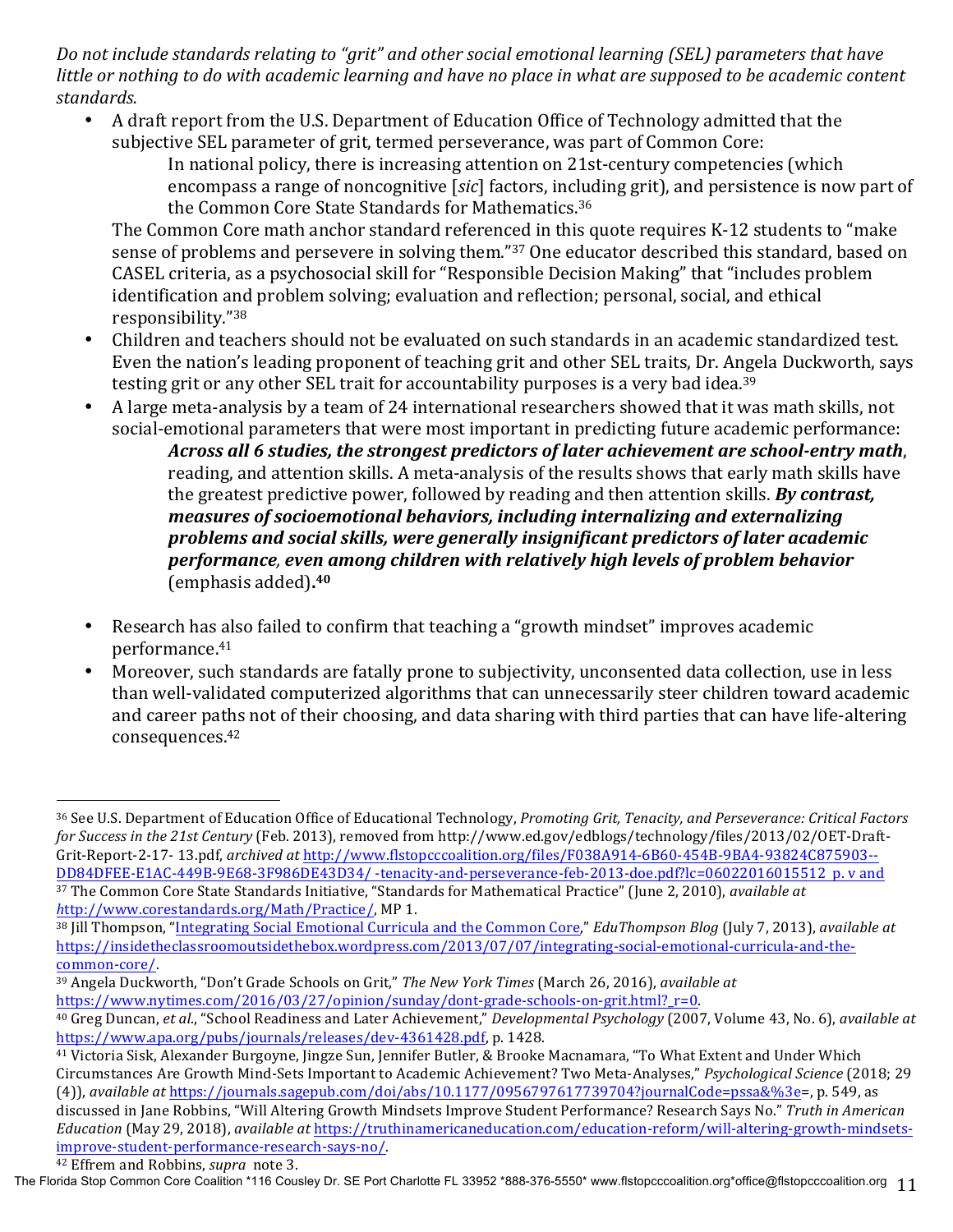#### *Discussion of Individual ELA Recommendations* **ELA Background Notes:**

- David Coleman, the chief author of the English standards and now head of the College Board responsible for the SAT, AP, and GED tests; said of himself and his fellow standards writers, "One is we're composed of that collection of unqualified people who were involved in developing the common standards... I probably spend a little more time on literacy because as weak as my qualifications are there, in math they're even more desperate in their lacking."<sup>43</sup>
- Dr. Sandra Stotsky is a professor *emerita* of the University of Arkansas and was also on the Common Core validation committee for the English standards and refused to sign off on the final product, testifying in numerous states,<sup>44</sup> including Florida.<sup>45</sup> In 2018, she detailed the drop in NAEP ELA scores of minority students in Massachusetts after implementation of the Common Core when they had been increasing:

| Year | African-Americans'   | Hispanics' |                      |    |
|------|----------------------|------------|----------------------|----|
|      | Grade 8              |            | Grade 8              |    |
|      | <b>Reading Score</b> |            | <b>Reading Score</b> |    |
| 2011 |                      | 20         |                      | 18 |
| 2013 |                      | 24         |                      | 20 |
| 2015 |                      | 18         |                      | 17 |
| 2017 |                      | 18         |                      | 17 |

She then wrote in that same 2018 article:

- "Common Core-aligned standards and tests seem to have negatively affected the lowperforming groups in Massachusetts. And that seems predictable, given the lower standards of Common Core."46
- Florida has also seen achievement gaps in NAEP scores that were narrowing for 4<sup>th</sup> grade African-American and Hispanic students before the implementation of Common Core that have widened again since the standards' implementation. Even with Florida's controversial 3<sup>rd</sup> grade retention policy<sup>47</sup> taking the challenged readers out of the  $4<sup>th</sup>$  grade NAEP reading pool of potential test takers,  $4<sup>th</sup>$  grade reading was the only area in which Florida did not improve in 2017 compared to 2015.<sup>48</sup> This seems to be more evidence that the teaching and curriculum associated with Common Core are inadequate to teach reading to younger students.

- <sup>44</sup> Sandra Stotsky, "Invited Testimony on the Low Quality of the Common Core Standards," (Dec. 6, 2012) *available at* http://www.uaedreform.org/wp-content/uploads/2000/01/Stotsky\_Testimony\_for\_Colorado.pdf
- <sup>45</sup> Sandra Stotsky, "Comments on the Florida Common Core English Language Arts Standards" (Oct 15, 2013) available at http://www.flstopcccoalition.org/files/3B2497D3-41D5-4AD3-A4D5-53948BCAB7C1--BF365081-6DE8-45DC-A6F5- B05E63383795/comments-on-florida-ela-standards-3.pdf?lc=10162013085507

<sup>&</sup>lt;sup>43</sup> Shane Vander Hart, "David Coleman 2 Years Ago: We Were a Collection of Unqualified People," Truth in American Education (Dec. 13, 2013) *available at* https://truthinamericaneducation.com/common-core-state-standards/david-coleman-2-years-agowe-were-a-collection-of-unqualified-people/

<sup>&</sup>lt;sup>46</sup> Sandra Stotsky, "Is Common Core Racist?" (5/9/18) New Boston Post *available at https://newbostonpost.com/2018/05/09/is*common-core-racist-check-out-the-results/

 $47$  One research compilation says, "Although individual studies can be cited to support any conclusion, overall the preponderance of evidence argues that students who repeat a grade are no better off, and are sometimes worse off, than if they had been promoted with their classmates." See Jane David, "What Research Says About... / Grade Retention," *Educational Leadership* (March, 2008), *available at http://www.ascd.org/publications/educational-leadership/mar08/vol65/num06/Grade-*Retention.aspx

<sup>48</sup> *See* https://www.nationsreportcard.gov/reading\_math\_2017\_highlights/.

The Florida Stop Common Core Coalition \*116 Cousley Dr. SE Port Charlotte FL 33952 \*888-376-5550\* www.flstopcccoalition.org \*office@flstopcccoalition.org 12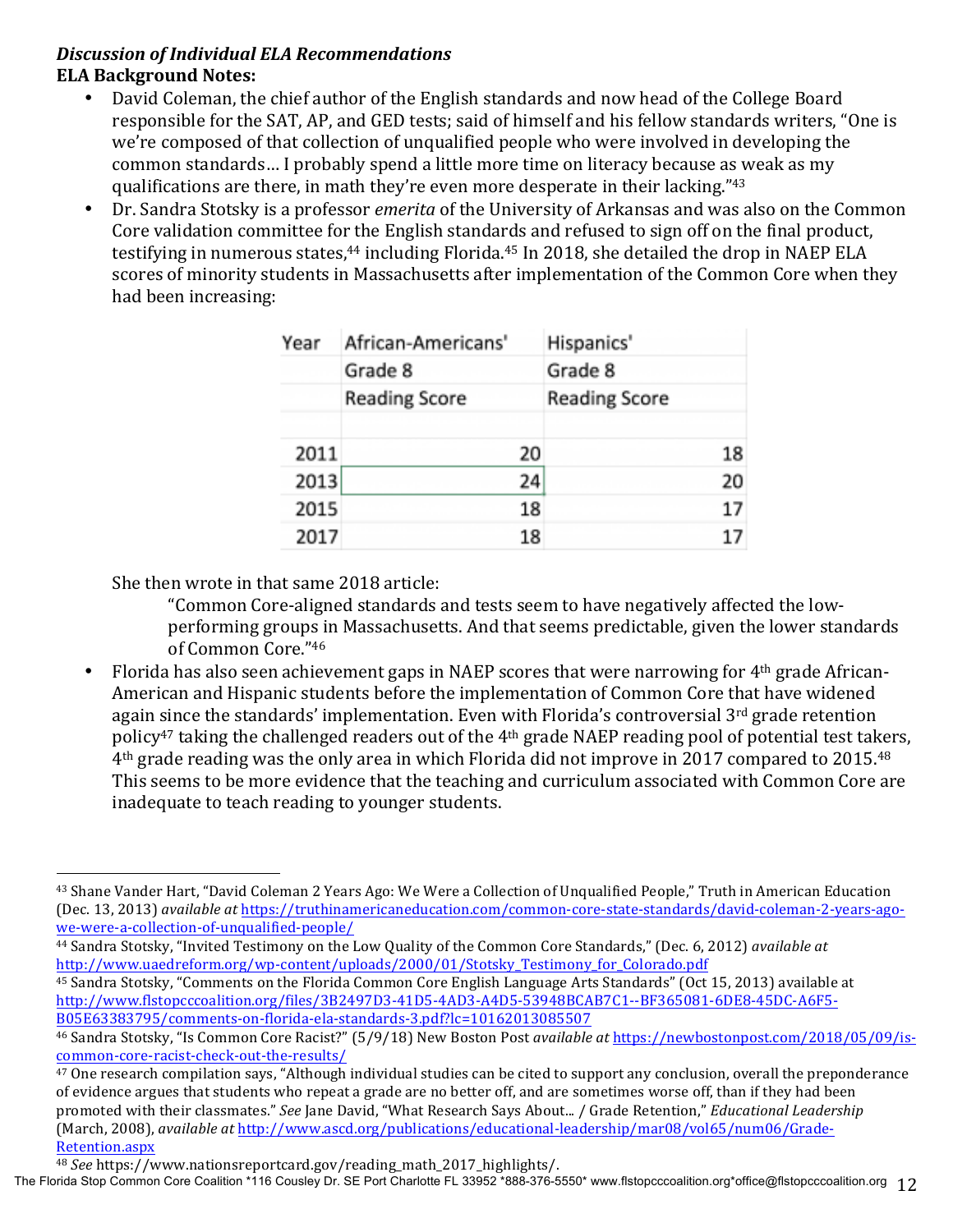| 4 <sup>th</sup> Grade Reading |                   |                              |  |
|-------------------------------|-------------------|------------------------------|--|
| <b>NAEP YEAR</b>              | White-Black       | White-Hispanic <sup>50</sup> |  |
|                               | Gap <sup>49</sup> | Gap                          |  |
| 2011                          | $235 - 209 = 26$  | $235 - 220 = 15$             |  |
| 2013                          | $236 - 212 = 24$  | $236 - 225 = 11$             |  |
| 2015                          | $235 - 213 = 22$  | $235 - 224 = 11$             |  |
| 2017                          | $239 - 212 = 27$  | $239 - 225 = 14$             |  |

There has been some slight improvement in the achievement gap for  $8<sup>th</sup>$  grade reading on the NAEP, but it has not improved beyond the narrowing that occurred before implementation of the Common Core/Florida Standards for African-American students and the narrowing has stagnated between 2015 and 2017 for Hispanic students:

| 8 <sup>th</sup> Grade Reading |                           |                              |
|-------------------------------|---------------------------|------------------------------|
| <b>YEAR</b>                   | White-Black <sup>51</sup> | White-Hispanic <sup>52</sup> |
| 2011                          | $270 - 228 = 22$          | $270 - 259 = 11$             |
| 2013                          | $274 - 254 = 20$          | $274 - 260 = 14$             |
| 2015                          | $272 - 251 = 21$          | $272 - 260 = 12$             |
| 2017                          | $274 - 254 = 20$          | $274 - 262 = 12$             |

Additionally, even though there is an increase in proficiency<sup>53</sup> for students within grades between 2015 and 2017, there is a very significant decline in the percentage of NAEP proficient students between 4<sup>th</sup> and 8<sup>th</sup> grades, especially in 2017, providing evidence that the Common Core/Florida standards and aligned curriculum and pedagogy that has developed for ELA has not served students well as they progress through their education:

| Grade/Subject                 | <b>At or Above NAEP</b><br><b>Proficient 2015</b> | <b>At or Above NAEP</b><br><b>Proficient 2017</b> |
|-------------------------------|---------------------------------------------------|---------------------------------------------------|
| 4 <sup>th</sup> Grade Reading | 39%                                               | 48%                                               |
| 8 <sup>th</sup> Grade Reading | 30%                                               | <b>27%</b>                                        |

<sup>50</sup> *See*

<sup>51</sup> *See* 

<sup>49</sup> *See* 

https://www.nationsreportcard.gov/profiles/stateprofile/overview/FL?cti=PgTab\_GapComparisons&chort=1&sub=RED&sj=FL &fs=Grade&st=MN&year=2011R3&sg=Race%2FEthnicity%3A+White+vs.+Black&sgv=Difference&ts=Cross-Year&tss=2017R3- 2011R3&sfi=NP and similar derivations.

https://www.nationsreportcard.gov/profiles/stateprofile/overview/FL?cti=PgTab\_GapComparisons&chort=1&sub=RED&sj=FL &fs=Grade&st=MN&year=2015R3&sg=Race%2FEthnicity%3A+White+vs.+Hispanic&sgv=Difference&ts=Cross-Year&tss=2017R3-2015R3&sfj=NP and similar derivations.

https://www.nationsreportcard.gov/profiles/stateprofile/overview/FL?cti=PgTab\_GapComparisons&chort=2&sub=RED&sj=FL &fs=Grade&st=MN&year=2015R3&sg=Race%2FEthnicity%3A+White+vs.+Black&sgv=Difference&ts=Cross-Year&tss=2017R3- 2015R3&sfi=NP and similar derivations.

<sup>52</sup> *See* 

https://www.nationsreportcard.gov/profiles/stateprofile/overview/FL?cti=PgTab\_GapComparisons&chort=2&sub=RED&sj=FL &fs=Grade&st=MN&year=2015R3&sg=Race%2FEthnicity%3A+White+vs.+Hispanic&sgv=Difference&ts=Cross-

Year&tss=2017R3-2015R3&sfj=NP and similar derivations.

<sup>53</sup> See " Florida NAEP Overview" available at

https://www.nationsreportcard.gov/profiles/stateprofile/overview/FL?cti=PgTab\_OT&chort=1&sub=MAT&sj=FL&fs=Grade&st =MN&year=2017R3&sg=Gender%3A+Male+vs.+Female&sgv=Difference&ts=Single+Year&tss=2015R3-2017R3&sfj=NP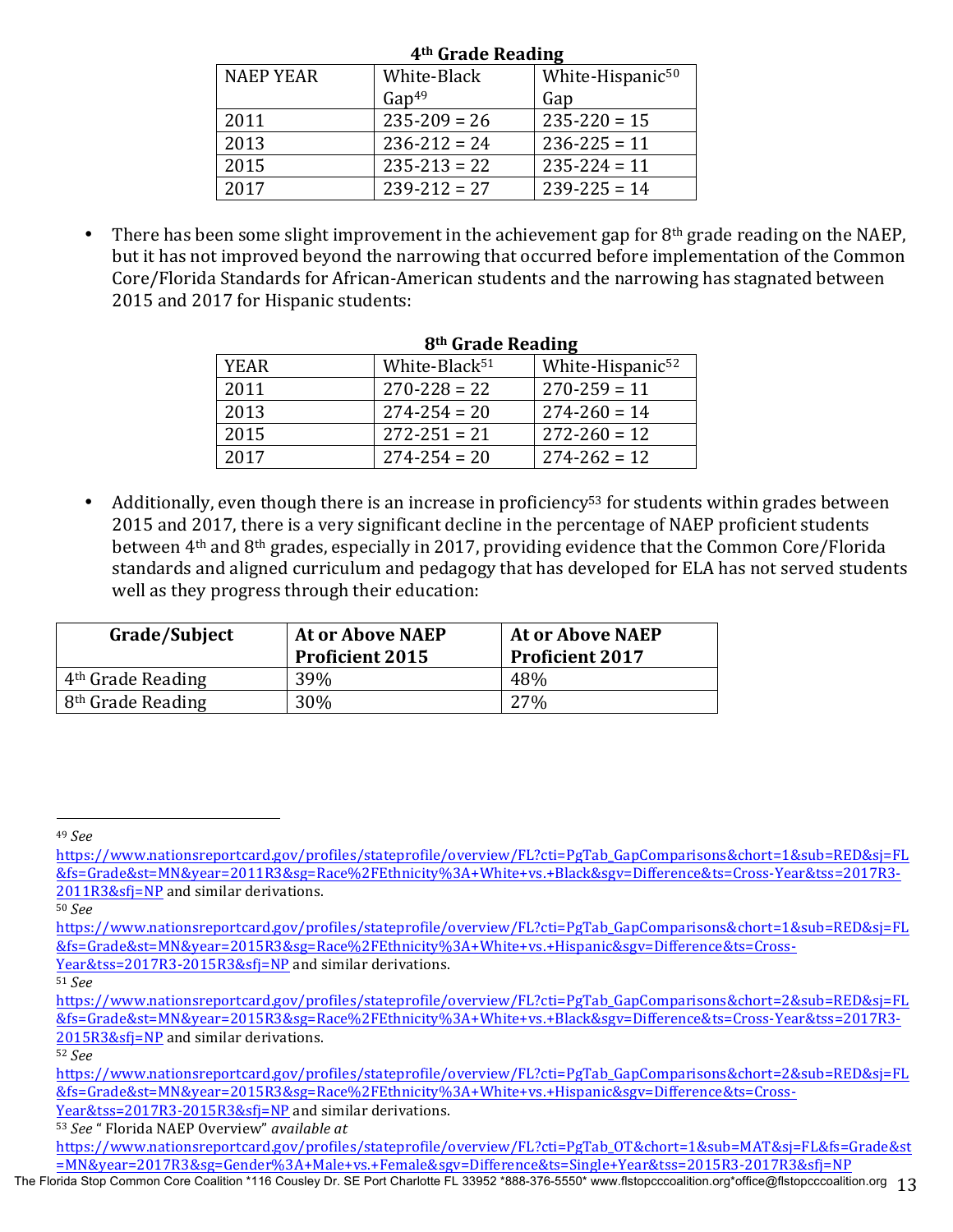## **Discussion of Individual ELA Recommendations**

*Push strong and intensive systematic phonics in the early grades* 

- According to an extensive review of over 100,000 studies on reading done by the congressionally mandated National Reading Panel in 2000 and summarized by the National Institute for Literacy, the following five elements are critical for properly learning reading: $54$ 
	- $\circ$  Phonemic awareness
	- o Phonics
	- o Fluency

 

- o Vocabulary
- $\circ$  Text comprehension
- According to Dr. Louisa Moats, a national literacy expert, a "key problem is forcing children to memorize "sight words," which are mandated under Common Core in Kindergarten...Despite contributing to it, Dr. Moats realized that the early literacy standards would cause major problems. 'I wasn't pleased with the final Common Core document, she added. "There's language in Common Core that's not based in reality, that doesn't reflect how children learn to read. We have decades of data on what it takes for kids to acquire fluency." $55$
- Dr. Moats also said that educators must "Focus on acquisition of foundational reading and writing skills in the primary grades. Use assessments that are instructionally meaningful  $-$  that measure phoneme awareness, phonics and word recognition, fluency, vocabulary, alphabet knowledge, letter formation, sentence writing fluency, and verbal expressive skills such as retelling and summarizing. Allow for individual differences in rate and manner of learning, while expecting continuous progress in students of varying abilities. Most importantly, expect teachers to demonstrate an understanding and use of data relevant to the major components of instruction and the developmental processes of reading acquisition. *Stop the punitive uses of CCSS-related assessments!*"(Emphasis added.)<sup>56</sup>

*Support standards that promote a rich literature curriculum where classic works can be used to teach the literacy and ELA skills required in the standards.*

One example of such curriculum would be Open Court of the mid-1990s that teaches both phonics and literature very well. In high school, the pre-Common Core emphasis on literature in high school English classes should be restored. This will provide cultural literacy and analytical/critical thinking necessary for authentic college work, but was destroyed by Common Core as outlined in former Hillsdale College Professor Terrence Moore's book, *The Story Killers.<sup>57</sup>* And as discussed in a Pioneer Institute white paper by Dr. Stotsky and Dr. Mark Bauerlein (English professor at Emory University), "How Common Core's ELA Standards Place College Readiness at Risk:"

"A literature-heavy English curriculum, properly constructed, yields college-readiness in reading better than an information-heavy English curriculum. And we know of no research showing otherwise." 58

Dr. Bauerlein, who also served on the Common Core English Language Arts "Feedback Committee" for the Council of Chief State School Officers, wrote in a related op-ed:

<sup>54</sup> Bonnie B. Armbruster, Fran Lehr, Jean Osborn, C. Ralph Adler, Lisa T. Noonis, "The Research Building Blocks for Teaching Children to Read: Put Reading First"(Third Edition), National Institute for Literacy - The Partnership for Reading *available at* https://lincs.ed.gov/publications/pdf/PRFbooklet.pdf 

<sup>55</sup> Alex Newman, "Common Core Contributor Blows Whistle on Common Core 'Reading'" Freedom Project Media (April 1, 2019), *available at* https://freedomproject.com/the-newman-report/1056-common-core-contributor-blows-whistle-on-common-corereading

<sup>56</sup> IMSE Journal, "Q&A With Dr. Louisa Moats" (Nov. 12, 2015) *available at* https://journal.orton-gillingham.com/qa-with-drlouisa-moats/

<sup>57</sup> Terrence O. Moore, *The Story-Killers: A Common-Sense Case Against the Common Core,* (Terrence Moore: 2013) 58 Mark Bauerlein and Sandra Stotsky, "How Common Core's ELA Standards Place College Readiness at Risk," Pioneer Institute (Sept. 2012), *available at http://www.flstopcccoalition.org/files/314EEDFA-751C-4292-BFBF-F454491D280B--D786A3BD-*1733-48D7-B01A-B24A9ACB7932/commoncoreelastandards.pdf, p. 10.

The Florida Stop Common Core Coalition \*116 Cousley Dr. SE Port Charlotte FL 33952 \*888-376-5550\* www.flstopcccoalition.org\*office@flstopcccoalition.org 14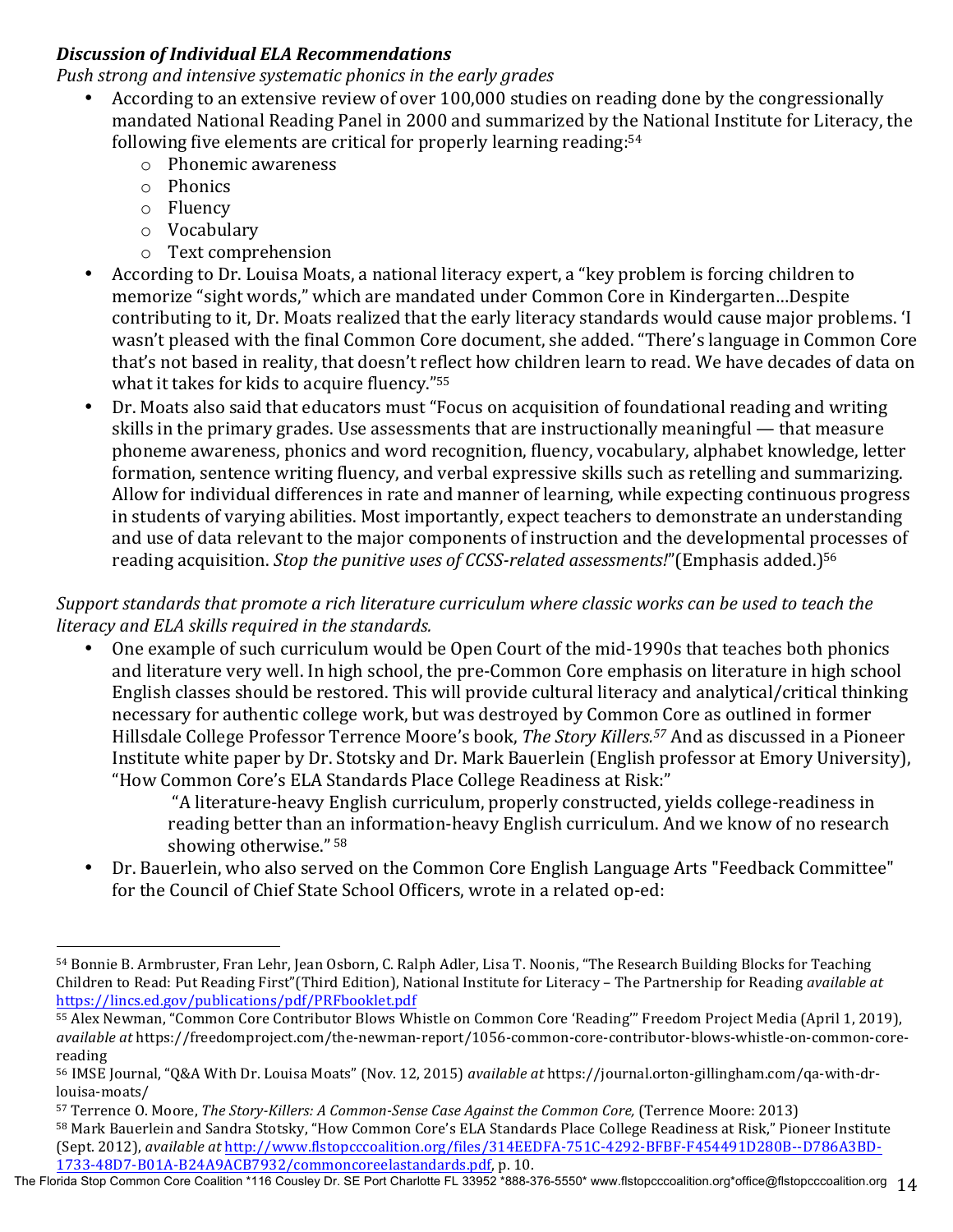"The push for informational texts was not supposed to displace outstanding literary texts. Rather, it answered the call for more general background knowledge, more broad familiarity with history, science, art and ideas — all of which would, among other things, enhance literary study."

In fact, the Common Core standards explicitly set a high bar of literary history, stating that students will "demonstrate knowledge of eighteenth-, nineteenth-, and early-twentiethcentury foundational works of American literature."

... [Yet] According to the units rolled out so far by the [New York] city's Education Department, that standard doesn't even exist.

Curriculum designers at the agency are interpreting the new English standards in exactly the direction critics warned of last year. With the exception of the "Romeo and Juliet" unit, they apparently envision English as a social studies class, not a language and literature class. And the Common Core itself does not contain enough machinery to restrain them... Literature is not a second-class subject. It ought to be at the very center of a high-quality public education.59

Despite that standard promoting foundational works of American literature and other promises in 2009-10 described above by Dr. Bauerlein, *The Revised Publishers' Criteria for the Common Core State Standards in English Language Arts and Literacy, Grades 3–12,<sup>60</sup> authored in 2012 by Common Core* ELA architects David Coleman and Susan Pimentel clearly states Common Core's intention to require a decrease in classic literature:

"Most ELA programs and materials designed for them will need to increase substantially the amount of literary nonfiction they include."

Another similar document by Student Achievement Partners explicitly called the change to more informational text a "non-negotiable"

"In grades  $3-5$ , literacy programs shift the balance of texts and instructional time to  $50\%$ literature  $/$  50% informational high-quality text. In grades 6-12, ELA programs shift the balance of texts and instructional time towards reading substantially more literary nonfiction."61

## *Do not emphasize writing over reading.*

There is no research basis to do so and skills cannot be taught without an adequate base of content knowledge.

"The national standards cut classic literature and poetry by 60 percent and inverted 100 years of reading research by emphasizing writing standards over reading ones. As standards expert Sandra Stotsky explains: 'Reading precedes writing; good writers are always good readers first."<sup>62</sup>

 59 Mark Bauerlein, "Common Core vs. great literature," *New York Daily News* (July 1, 2013) *available at* https://www.nydailynews.com/opinion/common-core-great-literature-article-1.1394249. 

<sup>60</sup> David Coleman and Susan Pimentel, "The Revised Publishers' Criteria for the Common Core State Standards in English Language Arts and Literacy, Grades 3-12," National Governors' Association, Council of Chief State School Officers, Achieve, Council of Great City Schools, National Association of State Boards of Education available at https://achievethecore.org/page/227/revised-publishers-criteria-for-ela-literacy

<sup>61</sup> Student Achievement Partners "Instructional Materials Evaluation Tool for CCSS Alignment in ELA Grades 3 -12 (IMET)" (June 19, 2013) available at https://www.fwps.org/cms/lib/WA01919399/Centricity/Domain/787/Instructional-Materials-Evaluation-Tool-ELA-3-12.pdf, p. 2

<sup>&</sup>lt;sup>62</sup> "How Common Core's ELA Standards Place College Readiness at Risk," *supra* note 48, at p. 7.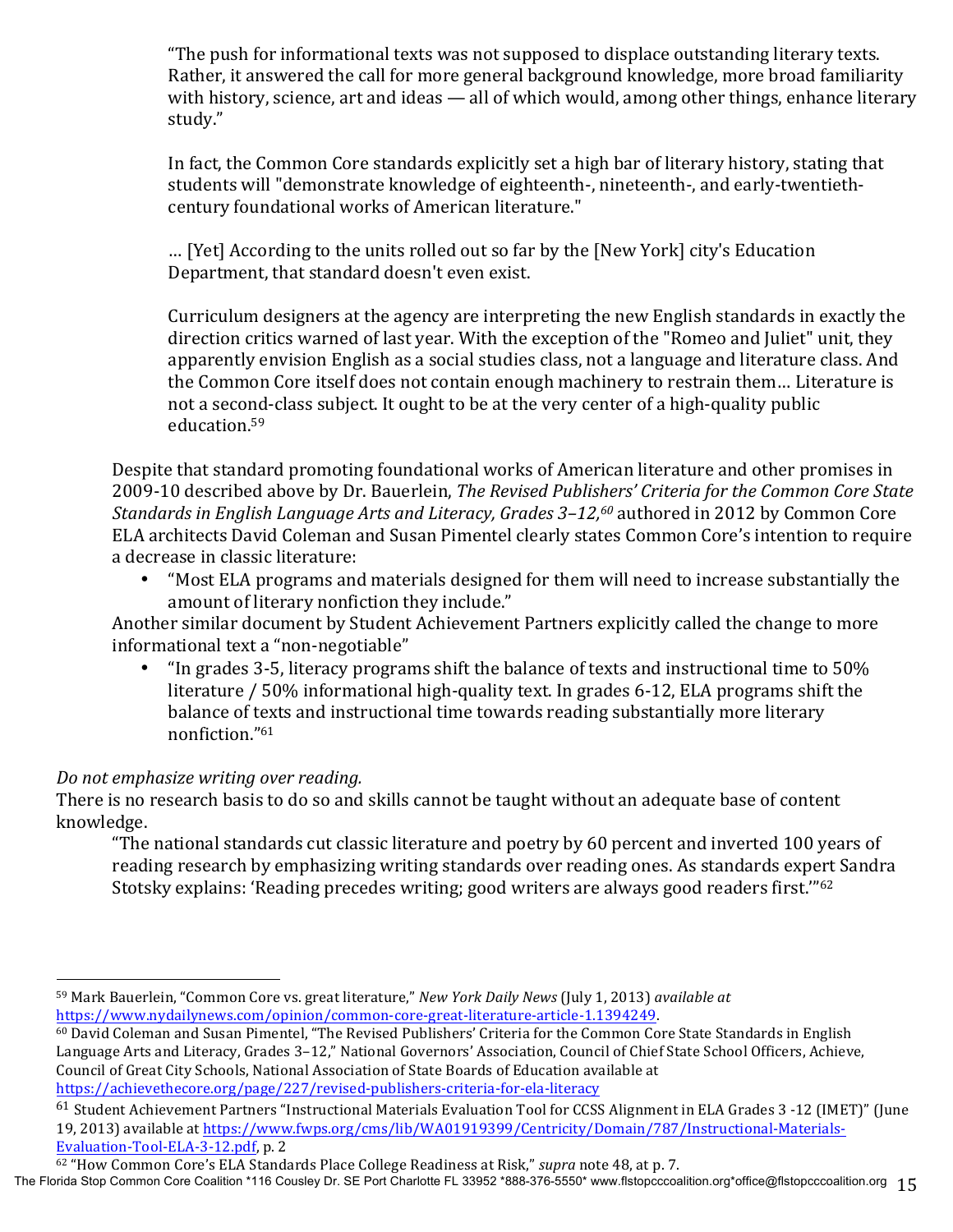*Standards should promote the teaching of entire works of literature, instead of just excerpts, in an increasingly complex sequence*

In her 2012 book The Death and Resurrection of a Coherent English Curriculum: What Secondary *English Teachers Can Do*, <sup>63</sup> Dr. Stotsky wrote:

"The overarching goal of our public schools was to prepare each new generation for informed, responsible, and active participation in the activities of self-government. Thus, the often explicit goal of the K-12 English curriculum was to develop the ability to read write and speak in ways that promoted this overarching goal."

It was also common sense that the curriculum-the sequence of topics, concepts, and texts to be taught-should be progressively more complex in every subject taught, moving students from concrete, experience-based, and emotion-laden thinking to more abstract and rational thinking, with an increasing fund of information and ideas in their heads to think with."

#### *Ensure that students read texts that prepare them for the complexity of college readings.*

Citing the 2006 ACT College Readiness Report<sup>64</sup>, the authors of the Common Core standards correctly noted in Appendix A of the ELA standards that text complexity is closely tied to success in credit-bearing college classes:

"Instead, the clearest differentiator was students' ability to answer [ACT] questions associated with complex texts. Students scoring below benchmark performed no better than chance (25 percent correct) on four-option multiple-choice questions pertaining to passages rated as "complex" on a three-point qualitative rubric described in the report. These findings held for male and female students, students from all racial/ethnic groups, and students from families with widely varying incomes. The most important implication of this study was that a pedagogy focused only on "higherorder" or "critical" thinking was insufficient to ensure that students were ready for college and careers: what students could read, in terms of its complexity, was at least as important as what they could do with what they read."<sup>65</sup>

While Common Core's assessment of the problem was correct, their solution has been an academic disaster as evidenced by the data provided above. What needs to happen, as both Dr. Stotsky and Dr. Bauerlein have pointed out in their writing and in the points immediately above is that this text complexity needs to be provided by great literature and seminal historical documents after a strong phonics base is taught in the early grades, as discussed by the National Reading Panel and Dr. Moats.

Unfortunately, Common Core draws the wrong conclusion from ACT's study. It claims that the importance of text complexity argues for fewer literary texts in the K-12 curriculum. Logically, however, it should argue for more complex literary texts in the English curriculum or a greater number of complex literary texts, not more informational texts. ACT's delineation of the features of complex texts on page 7 of the report demonstrates why.

Complexity is laden with literary features. According to ACT, it involves "characters," "literary devices," "tone," "ambiguity," "elaborate" structure, "intricate language," and unclear intentions. Where is language more "intricate" than in Modernist poems? Where is structure more "elaborate" than in *The Divine Comedy* and *Ulysses*? Where are interactions "among ideas and characters" more "involved" than in a novel by George Eliot or Fyodor Dostoevsky? If complexity contains so much literariness, why reduce literary reading? The case of Massachusetts actually argues for elevating literary readings well above the 50 percent threshold-at least to 60 percent and perhaps to 70 percent…

<sup>&</sup>lt;sup>63</sup> Sandra Stotsky, *The Death and Resurrection of a Coherent English Curriculum: What Secondary English Teachers Can Do* (Lanham, MD: Rowman and Littlefield Publishers, 2012), p. xiii.

<sup>&</sup>lt;sup>64</sup> ACT, Inc. *Reading between the lines: What the ACT reveals about college readiness in reading. Iowa City, IA (2006)* 65 Common Core Standards for English Language Arts & Literacy in History/Social Studies,

The Florida Stop Common Core Coalition \*116 Cousley Dr. SE Port Charlotte FL 33952 \*888-376-5550\* www.flstopcccoalition.org \*office@flstopcccoalition.org 16 Science, and Technical Subjects, "Appendix A" (2010) available at http://www.corestandards.org/assets/Appendix\_A.pdf, p. 2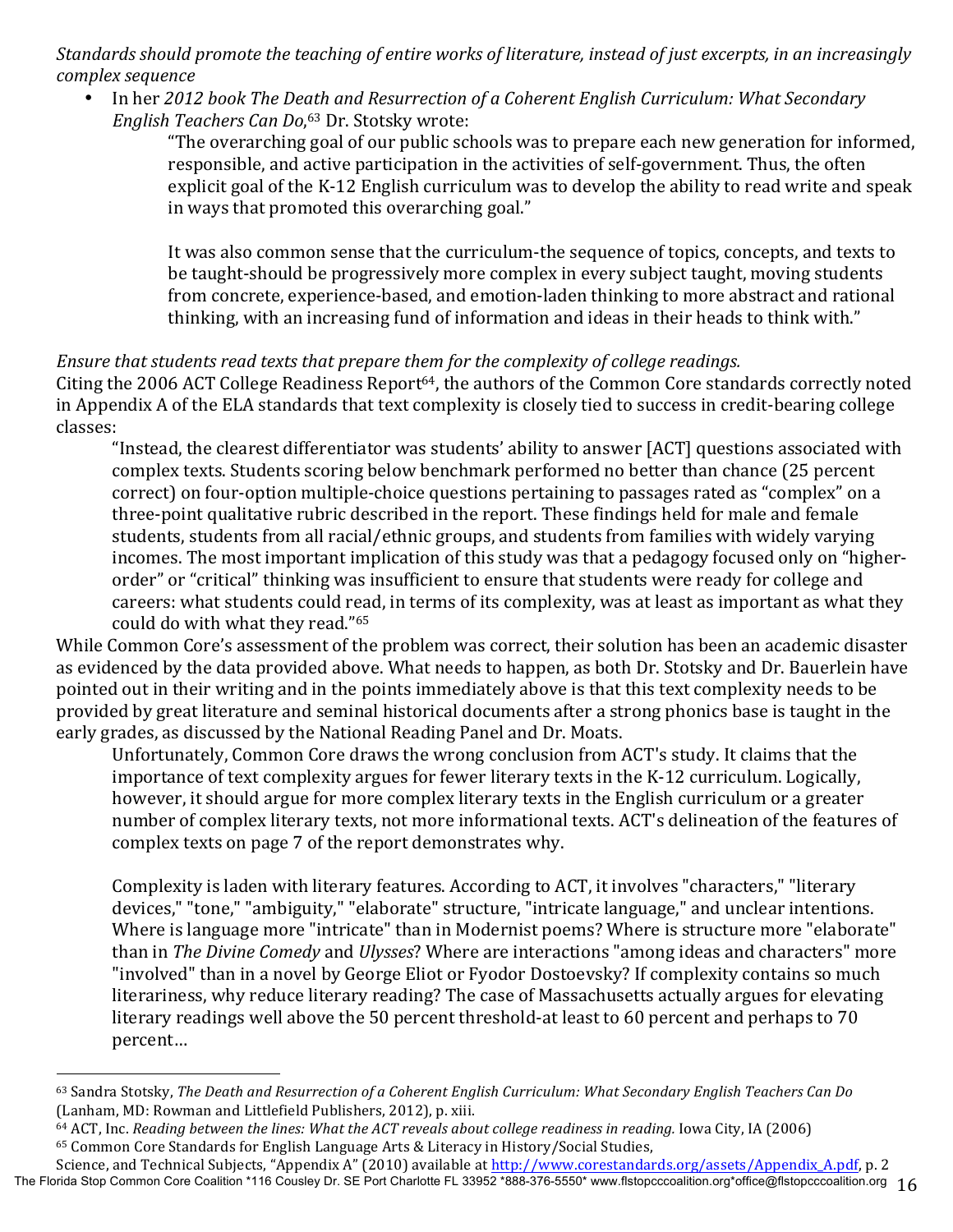… The theoretical problem lies in assuming that studying literary texts will not help students in their comprehension of non-literary texts. In fact, given the high degree of "literariness" in complex texts (according to ACT) and the high college readiness of Massachusetts students, we assume the opposite. One likely reason that strong literary reading supports general college-readiness in reading is that classic literary texts pose strong challenges in vocabulary, structure, style, ambiguity, point of view, figurative language, and irony. In so doing, they build skills that can address a variety of nonliterary complex texts.<sup>66</sup>

## **Write clear, developmentally appropriate standards.**<sup>67</sup>

Here are examples of developmentally inappropriate Florida standards that are identical or nearly identical to the corresponding Common Core standards:

- CCSS.ELA-Literacy.L.K.4b (Very similar to LAFS.K.L.3.4) Use the most frequently occurring inflections and affixes (e.g., -ed, -s, re-, un-, pre-, -ful, -less) as a clue to the meaning of an unknown word. Comment: Dr. Stotsky rightly pointed out in her Florida comments that kindergarten students especially would not be able to achieve this benchmark because they are not reading yet and because they do not learn word meaning from affixes, but rather by context.
- CCSS.ELA-Literacy.L.K.1 (Identical to part of LAFS.K.L.1.1) [When speaking] Produce and expand complete sentences in shared language activities.

Comment by Dr. Joanna Yatvin, a long-time teacher and principal, who wrote in The Phi Delta *Kappan:*<sup>68</sup> "Most of the kindergartners I know have no idea what the term 'complete sentence' means. Children and adults commonly speak short phrases and single words to each other. I can't imagine any kindergarten teacher insisting during a group language activity that children speak in "complete sentences" or that they 'expand' their sentences. Those directions would in all likelihood end the activity quickly as most children fell silent."

CCSS.ELA-Literacy.SL.K.1 (identical to LAFS.K.SL.1.1) Participate in collaborative conversations with diverse partners about kindergarten topics and texts with peers and adults in small and larger groups.

Comment by Dr. Karen Effrem: This standard asking children this young to behave like little adult corporate board members is completely inappropriate, especially when many adults have not mastered these non-cognitive workforce based competencies.

Do not include "social-emotional learning" or "21st Century" psychosocial skills in the standards.<sup>69</sup>

As also discussed for the math standards, the Common Core standards were described and promised by the developers and proponents to be clear, rigorous academic content standards. Yet, the federal government and numerous national stakeholder groups have clearly shown the link between Common Core and subjective, non-academic social-emotional learning (SEL), also called 21<sup>st</sup> century skills for English. Here are some examples:

 

http://www.flstopcccoalition.org/files/45ACDEA5-46D6-408B-9934-4D8BE4B74449--8035CC3C-673E-49B4-8293- E43078236473/psychosocial-manipulation-in-the-common-core-standards-and-aligned-tests-and-curriculum.pdf.

<sup>66</sup> *See* Bauerlein and Stotsky, *supra* note 51, pp. 6-7

<sup>&</sup>lt;sup>67</sup> Karen Effrem, "Comments on the Psychological and Developmental Aspects of Florida's Common Core Standards," The Florida Stop Common Core Coalition (Oct. 31, 2013), available at http://www.flstopcccoalition.org/files/17118850-7282- 444A-9A03-98E0B18082A2--885F5547-B1F3-4967-A304- 4974D5D0994C/written- -standards-testimony.pdf. 

<sup>68</sup> Diana Yatvin, "Warning: The Common Core standards may be harmful to children" *Phi Delta Kappan* (March, 2013) *available at* http://www.kappanmagazine.org/content/94/6/42.full and http://www.educationviews.org/warning-the-common-corestandards-may-be-harmful-to-children/.

<sup>69</sup> Karen Effrem, "Psychosocial Manipulation in the Common Core Standards and Aligned Tests and Curriculum," The Florida Stop Common Core Coalition (Feb. 12, 2015) *available at* 

The Florida Stop Common Core Coalition \*116 Cousley Dr. SE Port Charlotte FL 33952 \*888-376-5550\* www.flstopcccoalition.org \*office@flstopcccoalition.org 17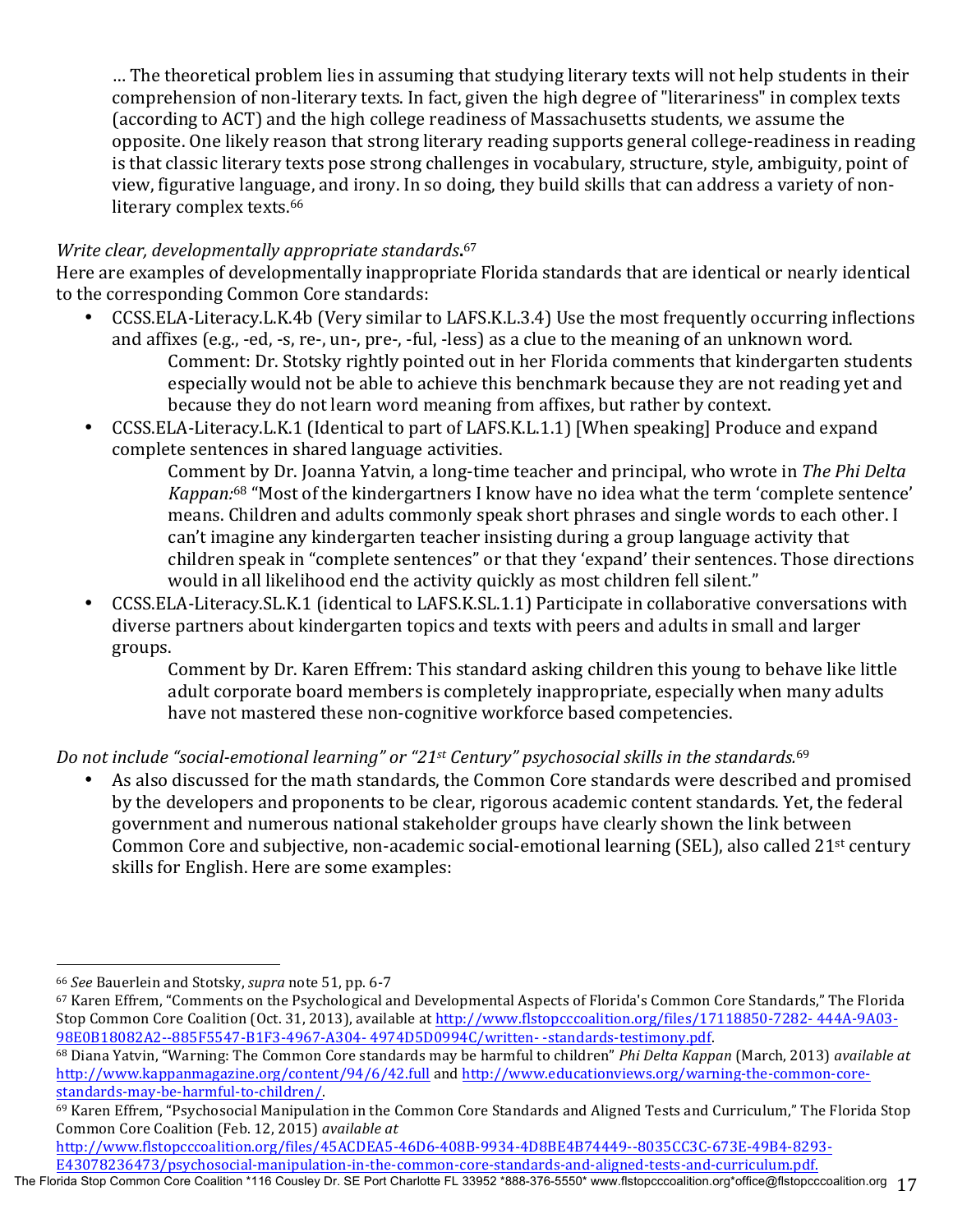- $\circ$  "National model standards often contain elements of social and emotional learning. For example, 42 states and two territories are in the process of adopting the Common Core Standards in Math and English Language Arts, which contain standards on communication (especially speaking and listening), cooperation skills, and problem solving."<sup>70</sup>
- o "Various elements of SEL can be found in nearly every state's K-12 standards framework and in the Common Core State Standards for the English Language Arts." $71$
- A significant number of Common Core standards contain the type of SEL elements referenced in these quotes. The following example comes from the English Language Arts (ELA) standards in writing for second-grade students:

"Write narratives, in which they recount a well-elaborated event or short sequence of events, include details to describe actions, thoughts, and feelings, use temporal words to signal event order, and provide a sense of closure."72

This standard expects second-graders to understand their own thoughts and feelings as well as those of others around them and to understand and demonstrate the sophisticated psychological concept of "closure"—while they are still learning to read. Nancy Orme of the Anchorage School District cited this standard as corresponding to socioemotional learning standards for "Self-Awareness" that require students to "demonstrate awareness of their emotions"; "recognize and label emotions/feelings"; and "describe their emotions and feelings and the situations that cause them (triggers)."<sup>73</sup> Apparently second-graders are expected to demonstrate social-emotional skills that elude many adults.<sup>74</sup>

- Parents do not send their children to school to have their personalities molded by government or corporate entities to the desires of corporations for their ideal of workers. Yet, this is happening via competency-based education (personalized learning) and the various types of embedded assessments, educational gaming, and affective computing.
	- "Mindsets & behaviors align with specific standards from the Common Core State Standards through connections at the competency level."75
	- $\circ$  "McGonigal touted the benefits of immersing students in virtual reality (VR) so that they begin to behave in their real lives the same way they behave in the game. For example, she cited a game called A World Without Oil, in which players adapt their actions to the absence of fossil fuels. The longer they play this game, she claims, the more they'll start to model the same behavior in real life. This is how gaming can "nudge" players toward what is deemed to be desirable behavior and mindsets."76

<sup>70</sup> Linda Dusenbury, Jessy Zadrazil, Amy Mart, & Roger Weissberg, "State Learning Standards to Advance Social and Emotional Learning: The State Scan of Social and Emotional Learning Standards, Preschool through High School," CASEL (April 2011), *available at https://www.casel.org/wp-content/uploads/2016/01/ state-learning-standards-to-advance-social-and-emotional*learning.pdf, p. 7.

<sup>&</sup>lt;sup>71</sup> National Association of State Boards of Education, "Social- Emotional Learning — From Practice to Policy" (Oct. 2013), *available at* http://www.nasbe.org/wp-content/uploads/FPP-Social-Emotional-Learning.pdf, p. 6.

<sup>72</sup> See LAFS.2.W.1.3 for Florida *available at* http://www.cpalms.org/Public/PreviewStandard/Preview/5818, which is identical to Common Core standard Literacy.W.2.3, *available at* http://www.corestandards.org/wp-content/uploads/ELA\_Standards1.pdf, p. 19.

<sup>73</sup> Pamela Orme, "Social Emotional Learning in Common Core State Standards" (Nov. 15, 2012), *available at* 

http://www.youtube.com/watch?v=ZZMhn-9SRoA, starting at 1:23.

<sup>74</sup> See "Social-Emotional Learning: K-12 Education as New Age Nanny State," supra note 3.

<sup>&</sup>lt;sup>75</sup> Eric Sparks, "Changing Behavior by Changing Mindsets," American School Counselors' Association (Nov. 1, 2014) *available at* https://www.schoolcounselor.org/magazine/blogs/november-december-2014/change-behaviors-by-changing-mindsets. <sup>76</sup> See "Social-Emotional Learning: K-12 Education as New Age Nanny State," *supra* note 3.

The Florida Stop Common Core Coalition \*116 Cousley Dr. SE Port Charlotte FL 33952 \*888-376-5550\* www.flstopcccoalition.org \*office@flstopcccoalition.org 18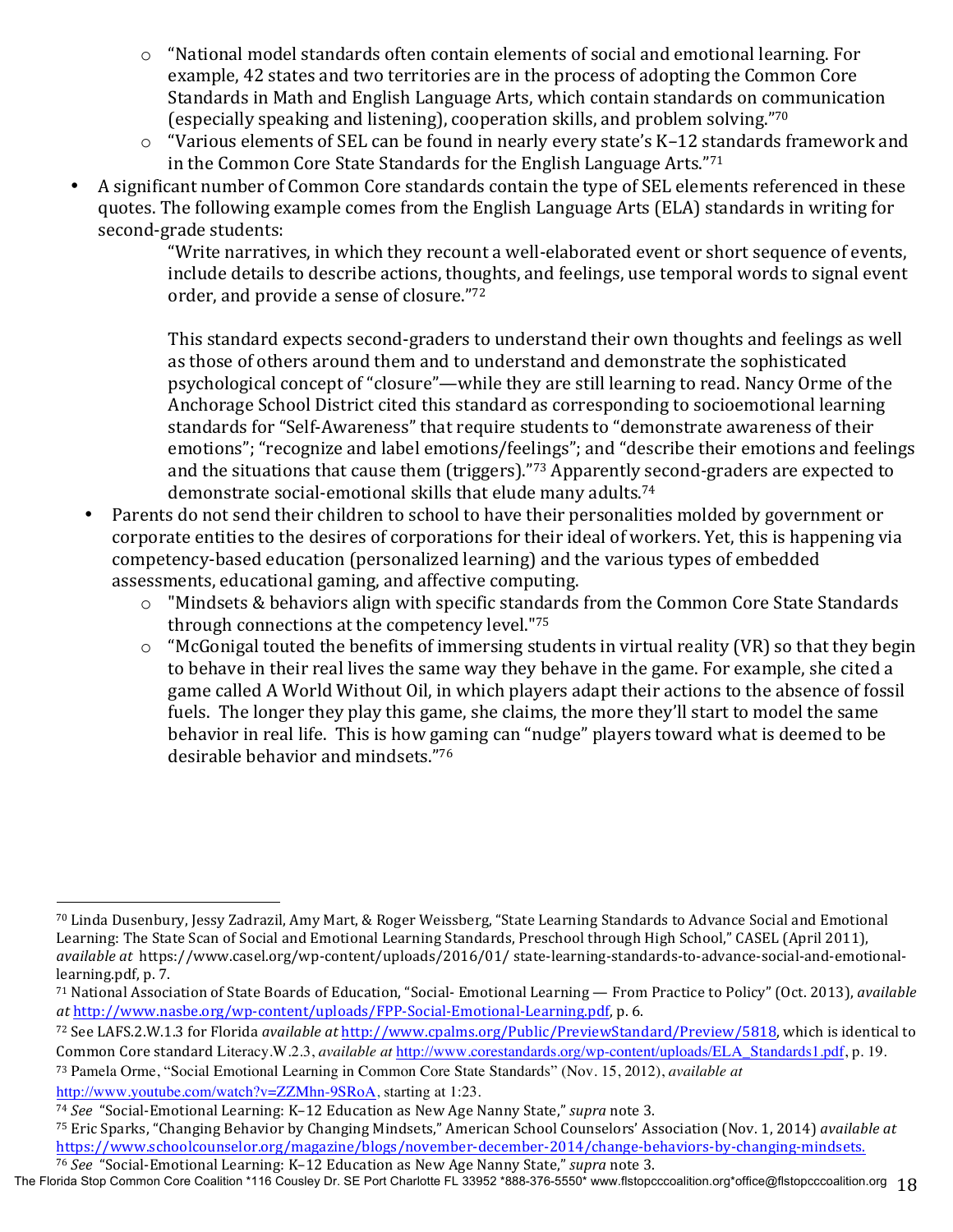$\circ$  "New technologies using educational data mining and "affective computing" (the study and development of systems and devices that can recognize, interpret, process, and simulate aspects of human affect) are beginning to focus on "micro-level" moment-by-moment data within digital and blended-learning environments to provide feedback to adapt learning tasks to personalized needs."77

# *Decouple ELA standards from literacy in science, social studies and technical subjects.*

- This will allow Governor DeSantis' order to "identify opportunities to equip high school graduates with sufficient knowledge of America's civics, particularly the principles reflected in the Unites [sic] States Constitution, so as to be capable of discharging the responsibilities associated with American citizenship"78 to proceed without impediment by the inferior Common Core standards.
- This will allow English teachers to teach the subject matter for which they are trained. "... English teachers could not possibly teach students how to read textbooks in other disciplines. This criticism was supported by the common sense argument that teachers can't teach students to read texts in a subject they don't understand themselves, as well as by the total lack of evidence that English teachers can effectively teach reading strategies appropriate to other disciplines and thereby improve students' knowledge in that discipline."79
- It will also prevent the Common Core literacy standards to be used as a basis to change the science and social studies standards in unhealthy ways as happened in Minnesota as described by attorney and researcher Jane Robbins:

"Nor will this effect on curriculum be limited to the English language arts and mathematics curricula. CCSSI's ELA standards include a raft of standards labeled 'literacy in history/social studies, science, and technical subjects.' Through these 'literacy' standards, CCSSI will control or at least influence the curricula in other subject areas. Thus, the original transgression of imposing national standards and, ultimately, a national curriculum in ELA, is compounded by the ELA standards' effect on these other areas."80

 77 U.S. Department of Education Office of Educational Technology, Promoting Grit, Tenacity, and Perseverance: Critical Factors for *Success in the 21st Century* (Feb. 2013), removed from http://www.ed.gov/edblogs/technology/files/2013/02/OET-Draft-Grit-Report-2-17- 13.pdf, archived at http://www.flstopcccoalition.org/files/F038A914-6B60-454B-9BA4-93824C875903--DD84DFEE-E1AC-449B-9E68-3F986DE43D34/ -tenacity-and-perseverance-feb-2013-doe.pdf?lc=06022016015512.

<sup>&</sup>lt;sup>78</sup> See "Executive Order 19-32," *supra* note 1.

 $79$  Sandra Stotsky, "How to Honor the English Curriculum and the Study of U.S. History:

A Response to Concerns Expressed by Teachers at a California Conference," (2017) *available at* https://nonpartisaneducation.org/Review/Resources/StotskyCALA2017.pdf, p. 2.

<sup>80</sup> Jane Robbins, "Written comment submitted by American Principles in Action regarding the Minnesota Department of Education's Proposed Permanent Rules for Social Studies Standards" (Dec. 20, 2012) *available at* 

The Florida Stop Common Core Coalition \*116 Cousley Dr. SE Port Charlotte FL 33952 \*888-376-5550\* www.flstopcccoalition.org \*office@flstopcccoalition.org 19 http://edlibertywatch.org/2012/12/written-testimony-of-the-american-principles-project/.